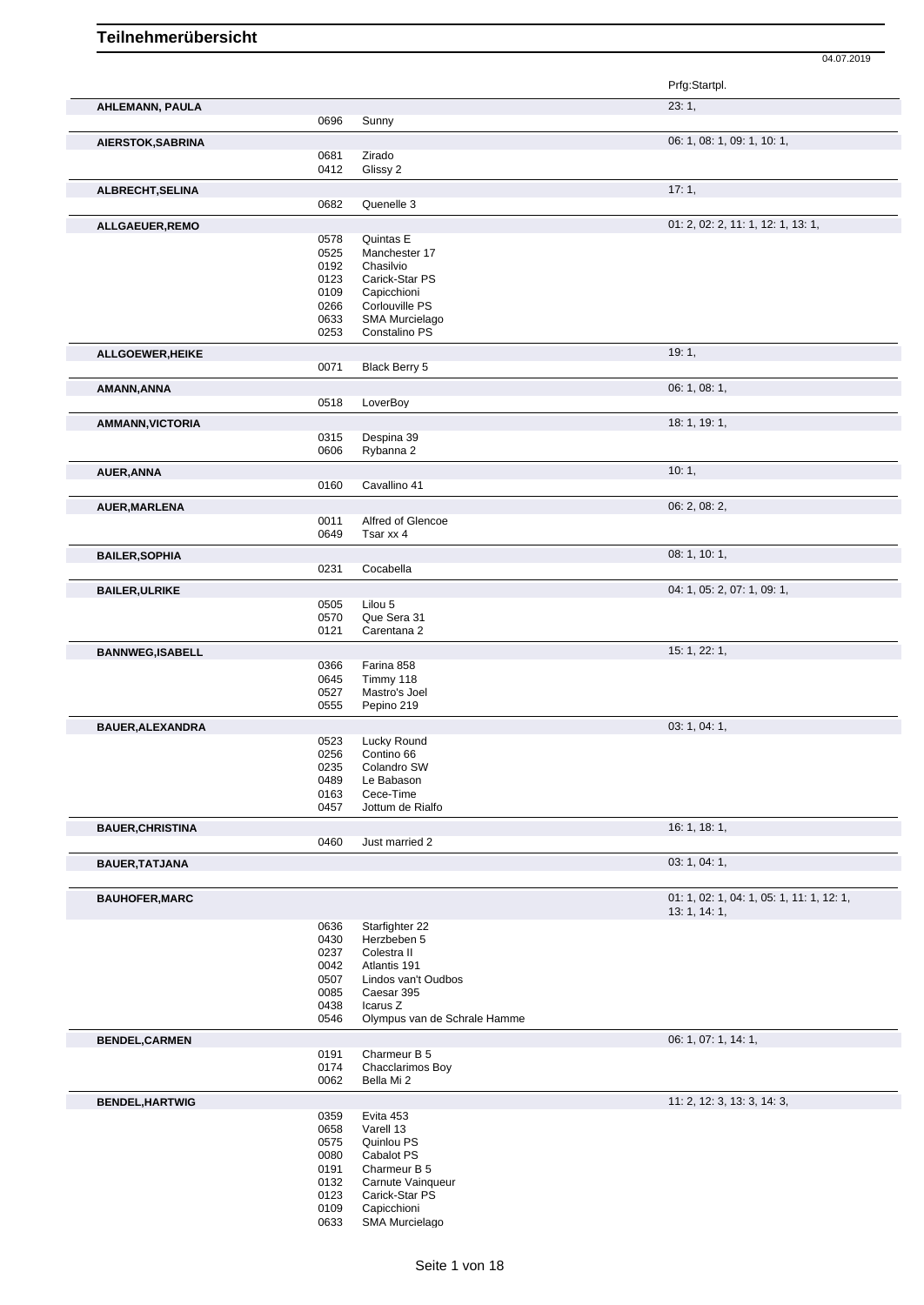|                                |              |                                    | Prfg:Startpl.                             |
|--------------------------------|--------------|------------------------------------|-------------------------------------------|
|                                | 0174         | Chacclarimos Boy                   |                                           |
|                                | 0100         | Can be a Heartbreaker              |                                           |
| <b>BENDEL, REINHOLD</b>        |              |                                    | 09: 1, 10: 1,                             |
|                                | 0415         | Golden Angel 12                    |                                           |
| <b>BERGER, CLARISSA</b>        |              |                                    | 22:1,                                     |
|                                | 0645         | Timmy 118                          |                                           |
|                                |              |                                    | 18: 1, 19: 1,                             |
| <b>BERTRAM, DAGMAR</b>         | 0409         | Gino D'Acampo                      |                                           |
|                                |              |                                    |                                           |
| <b>BETZ, ANNIKA</b>            |              |                                    | 04: 2, 05: 2, 06: 2,                      |
|                                | 0072         | <b>Black Pearl 79</b>              |                                           |
|                                | 0056<br>0226 | Baracuda 4<br>Clinara <sub>2</sub> |                                           |
|                                |              |                                    |                                           |
| <b>BETZ,CAROLIN</b>            |              |                                    | 08: 1, 09: 1,                             |
|                                | 0038         | Arpeggio's Artax                   |                                           |
| <b>BETZ, HANS JUN.</b>         |              |                                    | 03: 1, 06: 1,                             |
|                                | 0018         | Always Lucky 2                     |                                           |
| <b>BETZINGER, NADINE</b>       |              |                                    | 08: 1, 20: 1, 21: 1,                      |
|                                | 0160         | Cavallino 41                       |                                           |
|                                | 0555         | Pepino 219                         |                                           |
|                                | 0311         | Dejerano                           |                                           |
| <b>BEUTEL, MARKUS</b>          |              |                                    | 01: 1, 02: 1, 03: 1, 04: 1, 05: 1, 14: 1, |
|                                | 0319         | Diadem 90                          |                                           |
|                                | 0133         | Caro 107                           |                                           |
|                                | 0186         | Charlie 276                        |                                           |
|                                | 0154         | Castello 255                       |                                           |
|                                | 0451<br>0449 | Jarno de Kalvarie<br>Jacob 31      |                                           |
|                                |              |                                    |                                           |
| <b>BILGERI, JUERGEN</b>        |              |                                    | 07: 1, 12: 1, 13: 1,                      |
|                                | 0052         | Bailys O                           |                                           |
|                                | 0679         | Zeppelin Blue                      |                                           |
| <b>BIRKENMAYER, CHRISTOPH</b>  |              |                                    | 04: 1, 05: 1, 06: 1,                      |
|                                | 0482         | Lancantho                          |                                           |
|                                | 0160         | Cavallino 41                       |                                           |
| <b>BLUM, SYLVIA</b>            |              |                                    | 04: 1, 05: 1,                             |
|                                | 0161         | Cayados                            |                                           |
| <b>BOECK, CHRISTINE</b>        |              |                                    | 16: 1, 18: 1,                             |
|                                | 0441         | Imannero                           |                                           |
|                                |              |                                    | 19:1,                                     |
| <b>BOEHM, DANIEL</b>           | 0609         | Sally-Liberty-of-Nature            |                                           |
|                                |              |                                    |                                           |
| <b>BOOS, SOPHIA</b>            |              |                                    | 23:1,                                     |
|                                | 0526         | Masimo Maidstone                   |                                           |
| <b>BOPP, MARIE</b>             |              |                                    | 16: 1, 17: 1,                             |
|                                | 0586         | Rapunzel 217                       |                                           |
|                                | 0368         | <b>Fearless Felix</b>              |                                           |
| <b>BOPP, NICOLE</b>            |              |                                    | 16: 1, 17: 1,                             |
|                                | 0603         | Rosina 28                          |                                           |
|                                | 0676         | Zambalo 7                          |                                           |
| <b>BORNHEFT,LENA</b>           |              |                                    | 10:1,                                     |
|                                | 0571         | Queen's Berry                      |                                           |
|                                |              |                                    | 01: 1, 03: 2, 04: 3,                      |
| <b>BORST, PHILIPP</b>          | 0280         | Costa Rica W                       |                                           |
|                                | 0293         | Dacora Lou                         |                                           |
|                                | 0208         | Chin Chili                         |                                           |
| <b>BORTHS, KATHRIN SABINE</b>  |              |                                    | 17: 1, 18: 1, 19: 1,                      |
|                                | 0432         | Highlander 83                      |                                           |
|                                |              |                                    |                                           |
| <b>BRANZ, ULRIKE</b>           |              |                                    | 01: 1, 02: 1, 13: 1, 14: 1,               |
|                                | 0184<br>0278 | Chardonnay 66<br>Cortina 246       |                                           |
|                                | 0131         | Carlotta 317                       |                                           |
|                                |              |                                    |                                           |
| <b>BRENNER, BIRGIT</b>         |              |                                    | 21:1,                                     |
|                                | 0014         | Allerschönste                      |                                           |
| <b>BREUNIG, JUSTINE</b>        |              |                                    | 05:1,                                     |
|                                | 0542         | Newcomer 10                        |                                           |
| <b>BRICKENSTEIN, CHRISTINA</b> |              |                                    | 18: 1, 19: 1,                             |
|                                | 0367         | Fashion Week 4                     |                                           |
|                                |              |                                    |                                           |
| <b>BRICKENSTEIN,LOTTE</b>      | 0290         | D'Artagnan 202                     | 15: 1, 20: 1,                             |
|                                | 0367         | Fashion Week 4                     |                                           |
|                                |              |                                    |                                           |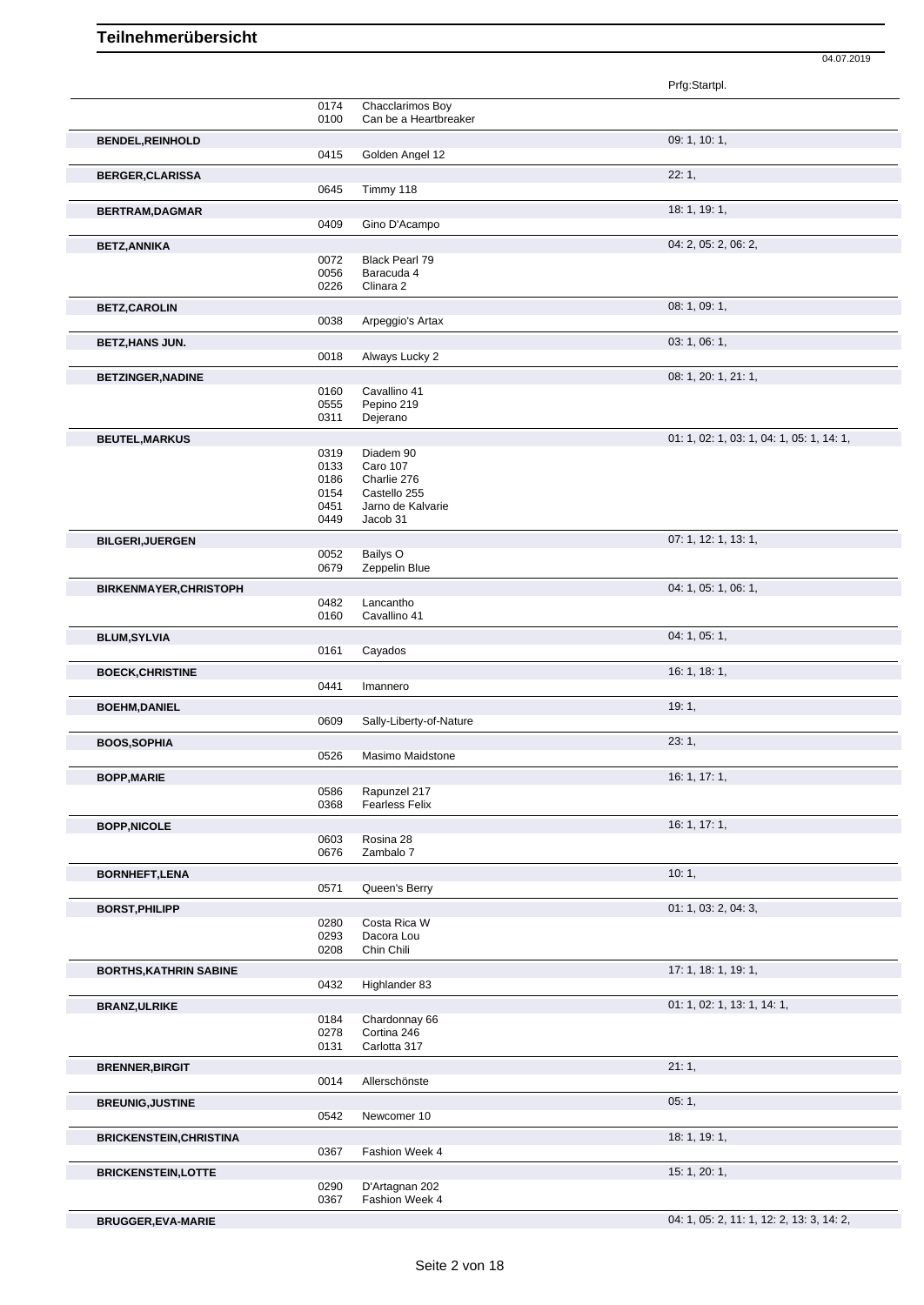Prfg:Startpl.

|                                | 0049<br>0261<br>0504<br>0259<br>0243<br>0081 | B- Carmena<br>Cora D<br>Lilli Rose<br>Cool'n Crazy Chocolate Jumper<br>Come on Darling<br>Cadillac <sub>64</sub> |                                                                          |
|--------------------------------|----------------------------------------------|------------------------------------------------------------------------------------------------------------------|--------------------------------------------------------------------------|
| <b>BRUNCIC, ADRIJANA</b>       |                                              |                                                                                                                  | 03: 1, 04: 1, 05: 1, 06: 1, 07: 1, 12: 1,<br>13: 1, 16: 1, 17: 1, 18: 1, |
|                                | 0569                                         | Quax 33                                                                                                          |                                                                          |
|                                | 0626<br>0429                                 | Sharm El Sheikh 2<br>Herr Carlson 2                                                                              |                                                                          |
| <b>BUCHER, MARIKA</b>          |                                              |                                                                                                                  | 09:1,                                                                    |
|                                | 0718                                         | Timpex IQ                                                                                                        |                                                                          |
| <b>BUCHHOLD,LISA</b>           | 0330<br>0008                                 | Don Diabolo 10<br>Albany 22                                                                                      | 16: 2, 17: 1,                                                            |
| <b>BUCK,CIARA</b>              | 0343                                         | Dustin 214                                                                                                       | 19:1,                                                                    |
|                                |                                              |                                                                                                                  |                                                                          |
| <b>BUCK, KATHARINA</b>         | 0341                                         | Dunja 966                                                                                                        | 05: 2, 13: 1,                                                            |
|                                | 0651                                         | Ultimo 137                                                                                                       |                                                                          |
| <b>BUCK, SELINA</b>            |                                              |                                                                                                                  | 16: 1, 17: 1,                                                            |
|                                | 0340                                         | Dubai S                                                                                                          |                                                                          |
|                                | 0138                                         | Cascada 67                                                                                                       |                                                                          |
| BURGDOERFER, FRANZISKA         |                                              |                                                                                                                  | 19:1,                                                                    |
|                                | 0021                                         | Amazing Amadeo                                                                                                   |                                                                          |
| <b>BURRER, NINA</b>            |                                              |                                                                                                                  | 16: 1, 17: 1, 18: 1,                                                     |
|                                | 0590                                         | Riaan 2                                                                                                          |                                                                          |
| <b>BUTSCHER, PATRICIA</b>      |                                              |                                                                                                                  | 16: 1, 17: 1,                                                            |
|                                | 0592<br>0680                                 | Ribaldi 2<br>Zingaro B                                                                                           |                                                                          |
|                                |                                              |                                                                                                                  | 08: 1, 10: 1,                                                            |
| <b>CAKI, JULIA</b>             | 0050                                         | Bacardi B                                                                                                        |                                                                          |
|                                |                                              |                                                                                                                  | 10: 1, 15: 1, 22: 1,                                                     |
| <b>CHRIST, TAMARA</b>          | 0645                                         | Timmy 118                                                                                                        |                                                                          |
|                                | 0527                                         | Mastro's Joel                                                                                                    |                                                                          |
|                                | 0407                                         | Geralja's Undercover                                                                                             |                                                                          |
| <b>CHRISTIAN, INGEBORG</b>     |                                              |                                                                                                                  | 18: 1, 19: 1,                                                            |
|                                | 0631                                         | Sissi 833                                                                                                        |                                                                          |
| <b>CICHON, CAROLIN</b>         |                                              |                                                                                                                  | 19:1,                                                                    |
|                                | 0671                                         | Wondrous CE                                                                                                      |                                                                          |
| <b>COMAROSCHI, MICHAELA</b>    |                                              |                                                                                                                  | 19: 1, 20: 1,                                                            |
|                                | 0078                                         | <b>Bonitus</b>                                                                                                   |                                                                          |
| <b>DANNHAEUSER, GIULIA</b>     |                                              |                                                                                                                  | 23:1,                                                                    |
|                                | 0694                                         | Belle                                                                                                            |                                                                          |
| DANNHAEUSER, LAURA             |                                              |                                                                                                                  | 23:1,                                                                    |
|                                | 0694                                         | Belle                                                                                                            |                                                                          |
| <b>DASCH, SILKE</b>            | 0264                                         | Cordial 26                                                                                                       | 08: 2, 09: 2, 10: 2,                                                     |
|                                | 0387                                         | For Persian                                                                                                      |                                                                          |
| DECKER, MICHAELA               |                                              |                                                                                                                  | 19: 1, 20: 1,                                                            |
|                                | 0313                                         | Denarie J                                                                                                        |                                                                          |
| DECRUSCH, THERESA JOSEFINE     |                                              |                                                                                                                  | 22:1,                                                                    |
|                                | 0498                                         | Leonarda 19                                                                                                      |                                                                          |
| <b>DIRR, MONIKA</b>            |                                              |                                                                                                                  | 01: 2, 04: 3,                                                            |
|                                | 0205                                         | Chicca D'Oro                                                                                                     |                                                                          |
|                                | 0358<br>0454                                 | Everla<br>Jenna the Sequel                                                                                       |                                                                          |
|                                |                                              |                                                                                                                  |                                                                          |
| <b>DOM, FABIOLA</b>            | 0332                                         | Dona Lara                                                                                                        | 03: 1, 04: 1, 06: 1, 07: 1,                                              |
|                                |                                              |                                                                                                                  |                                                                          |
| DRESCHER, INES                 | 0298                                         | Dancing Diamond M                                                                                                | 18: 1, 19: 1,                                                            |
|                                |                                              |                                                                                                                  |                                                                          |
| DUDIK DR. MED. VET., CHRISTINA | 0714                                         | Quellenfürst                                                                                                     | 08: 1, 09: 1, 10: 1, 18: 1, 19: 1,                                       |
|                                | 0713                                         | Vivien K                                                                                                         |                                                                          |
|                                | 0069                                         | <b>Billitis 5</b>                                                                                                |                                                                          |
| <b>DUDIK,STEFAN</b>            |                                              |                                                                                                                  | 01: 1, 02: 1, 03: 1,                                                     |
|                                | 0473                                         | La Cucaracha 9                                                                                                   |                                                                          |
|                                | 0216<br>0093                                 | Cimba 29<br>California 105                                                                                       |                                                                          |
|                                |                                              |                                                                                                                  |                                                                          |

Seite 3 von 18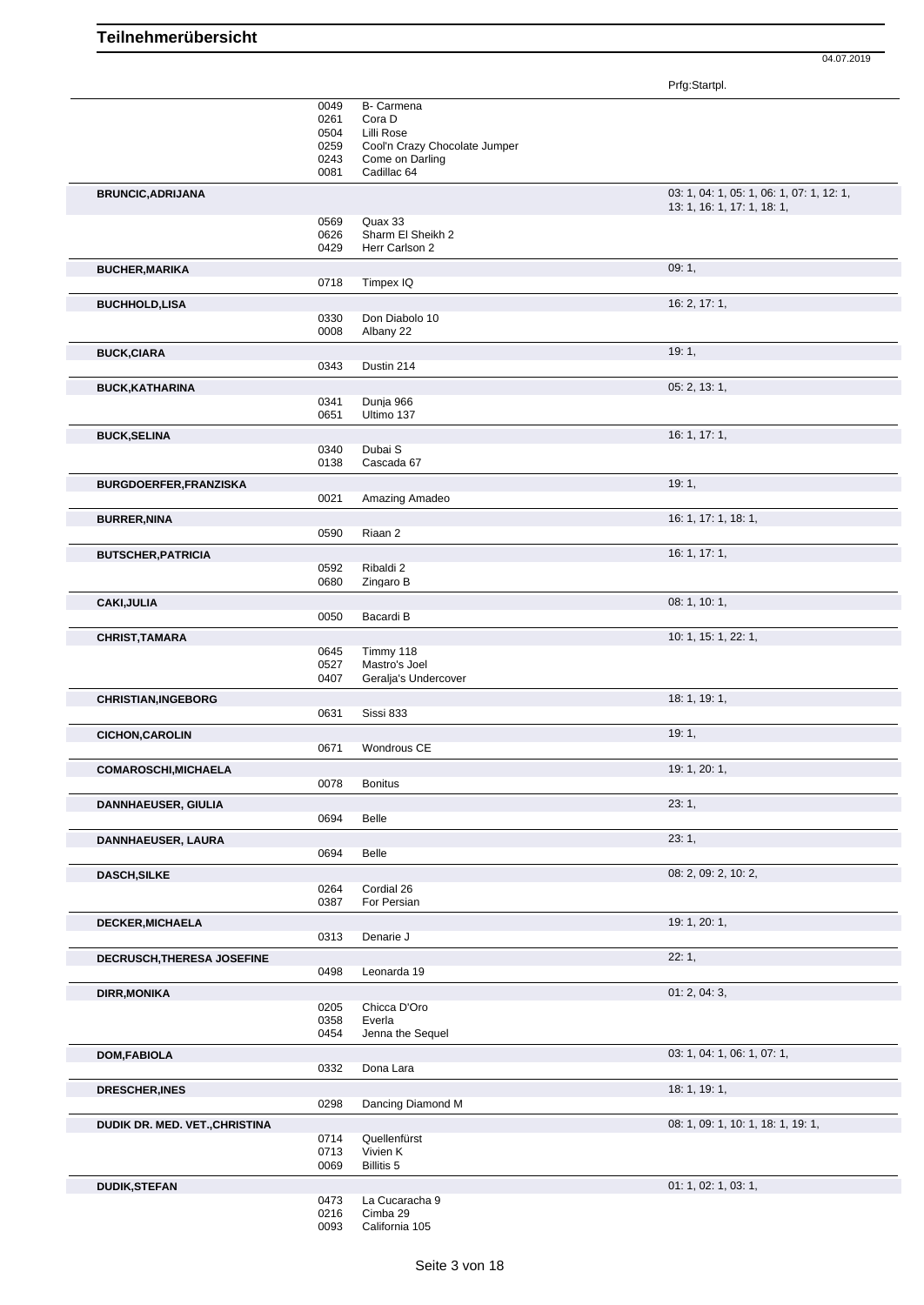|                              |              |                                | Prfg:Startpl.                             |
|------------------------------|--------------|--------------------------------|-------------------------------------------|
|                              | 0377         | Flaminia 10                    |                                           |
|                              | 0430         | Herzbeben 5                    |                                           |
|                              | 0091         | Calico Jack 6                  |                                           |
|                              | 0085         | Caesar 395                     |                                           |
|                              | 0438         | Icarus Z                       |                                           |
|                              | 0537         | Nara 10                        |                                           |
| DUELLI, CARINA               |              |                                | 16: 2, 17: 1,                             |
|                              | 0623         | Shakespeare 88                 |                                           |
|                              | 0452         | Jasper 224                     |                                           |
|                              | 0309         | De Nurio                       |                                           |
| DUELLI, HUBERT               |              |                                | 06: 1, 07: 1,                             |
|                              | 0101         | Cancun 16                      |                                           |
|                              |              |                                | 23:1,                                     |
| <b>EBLE,LENA MARIE</b>       | 0691         | Jonny                          |                                           |
|                              |              |                                |                                           |
| EHRENFELD, MELANIE           |              |                                | 23:2,                                     |
|                              | 0059         | Bazooka 3                      |                                           |
|                              | 0463         | Karibik Kiss                   |                                           |
|                              | 0408         | Ginger Lily                    |                                           |
|                              | 0421         | Grape Ivy                      |                                           |
| <b>EHRMANN, CORNELIA</b>     |              |                                | 17: 1, 18: 1, 21: 1,                      |
|                              | 0077         | Bon Balou 10                   |                                           |
|                              | 0331         | Don Dustin                     |                                           |
|                              | 0427         | Have a look 2                  |                                           |
| <b>EINSIEDLER, CHRISTINA</b> |              |                                | 07: 2, 08: 2, 09: 2, 10: 2,               |
|                              | 0093         | California 105                 |                                           |
|                              | 0267         | Cormints Champion              |                                           |
| <b>EMSBERGER, NICO JOEL</b>  |              |                                | 23:1,                                     |
|                              | 0695         | Prinz Poldi 22                 |                                           |
| <b>ENDRIS, PETER</b>         |              |                                | 16: 1, 17: 1,                             |
|                              | 0419         | Gräfin Gloria 3                |                                           |
|                              |              |                                |                                           |
| ETTWEIN, SINA                | 0689         | Miss Behave Devaux             | 09:1,                                     |
|                              |              |                                |                                           |
| <b>FELS, STEFANIE</b>        |              |                                | 18: 1, 19: 1,                             |
|                              | 0073         | Bob <sub>66</sub>              |                                           |
| <b>FENDER, NORA</b>          |              |                                | 19: 1, 20: 1,                             |
|                              | 0613         | San-Amor                       |                                           |
|                              |              |                                | 16: 2, 17: 1,                             |
| <b>FESSLER, ANDREAS</b>      |              |                                |                                           |
|                              | 0598<br>0046 | Rock Royal 2<br>Avec l'amour 2 |                                           |
|                              | 0322         | Diamond Boy 10                 |                                           |
|                              | 0304         | Dark Finley                    |                                           |
|                              | 0425         | Gustav 331                     |                                           |
|                              |              |                                |                                           |
| <b>FESSLER, PATRICIA</b>     |              |                                | 08: 1, 10: 1,                             |
|                              | 0179<br>0660 | Chacoon 2<br>Viento 41         |                                           |
|                              |              |                                |                                           |
| <b>FESSLER, THOMAS</b>       |              |                                | 01: 2, 02: 2, 03: 1, 04: 1, 05: 1, 11: 2, |
|                              |              |                                | 13:2,                                     |
|                              | 0124<br>0140 | Carilot<br>Casetti             |                                           |
|                              | 0173         | Chaccimo 2                     |                                           |
|                              | 0024         | Amiros 3                       |                                           |
|                              | 0278         | Cortina 246                    |                                           |
|                              | 0131         | Carlotta 317                   |                                           |
|                              | 0048         | <b>Ayrton Sitte</b>            |                                           |
|                              | 0544         | Nirvana van de Spruytakker     |                                           |
| <b>FIDERER, DANIEL</b>       |              |                                | 05: 1, 12: 1, 14: 1,                      |
|                              | 0622         | Serrano 39                     |                                           |
|                              | 0155         | Casula Dantifay                |                                           |
|                              | 0559         | Piccodina                      |                                           |
|                              | 0273         | Corona 112                     |                                           |
|                              | 0107         | Cantinus 2                     |                                           |
|                              | 0061         | Bella Chiara                   |                                           |
| <b>FIDERER, SARAH</b>        |              |                                | 19:1,                                     |
|                              | 0615         | Santino 160                    |                                           |
|                              |              |                                |                                           |
| <b>FIEGL, ANDREA</b>         |              |                                | 12: 1, 13: 1, 14: 1,                      |
|                              | 0539<br>0648 | Nektini<br>Touch the Clouds    |                                           |
|                              | 0165         | Cellest 6                      |                                           |
|                              | 0211         | Chocrespo                      |                                           |
|                              | 0136         | Casadello                      |                                           |
|                              | 0621         | Seerose 45                     |                                           |
|                              | 0100         | Can be a Heartbreaker          |                                           |
|                              |              |                                |                                           |
| <b>FIMPEL, JOCHEN</b>        |              |                                | 01: 1, 02: 2, 03: 1, 04: 1, 14: 2,        |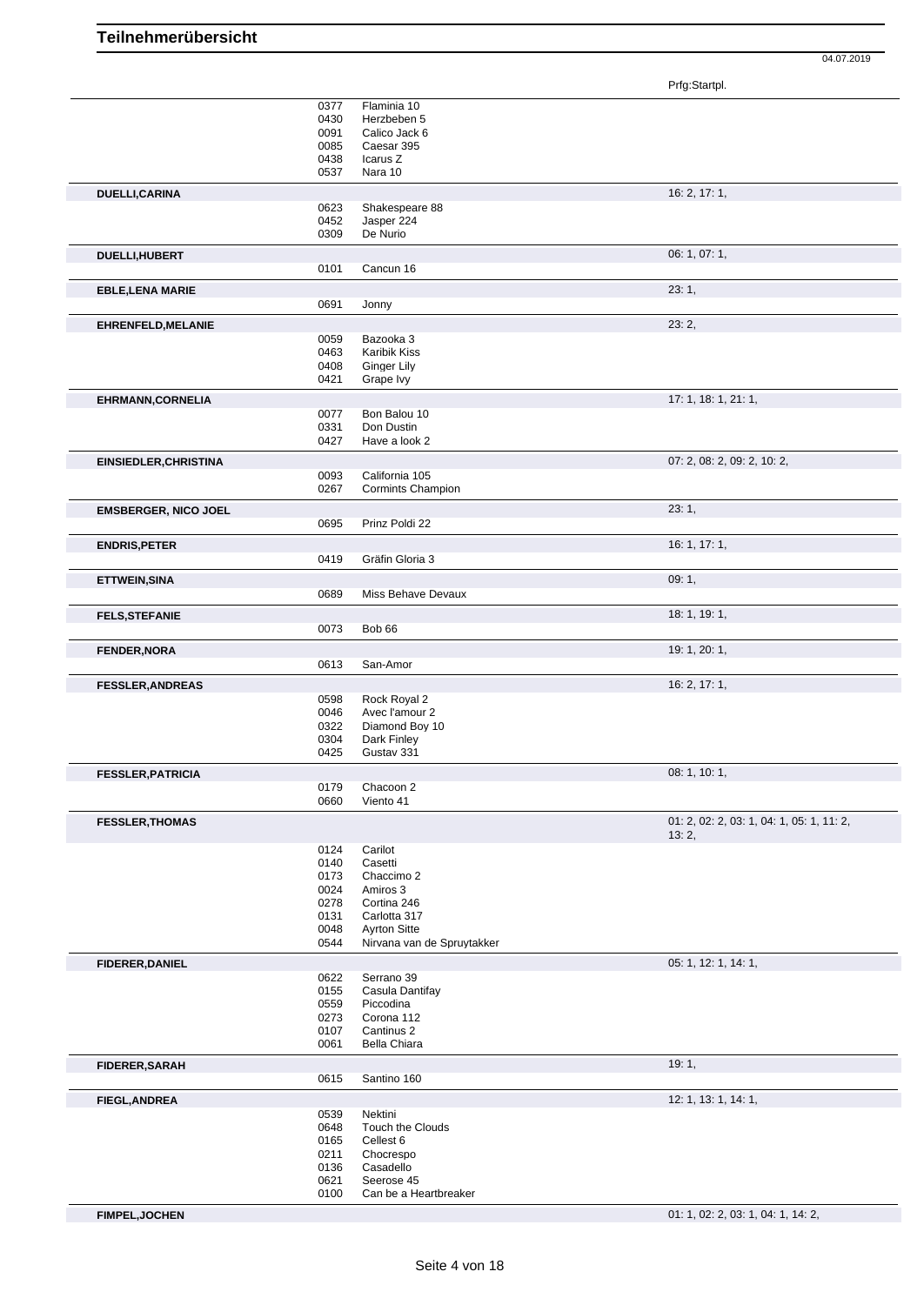|                               |              |                                        | Prfg:Startpl.                             |
|-------------------------------|--------------|----------------------------------------|-------------------------------------------|
|                               | 0013         | All in one B                           |                                           |
|                               | 0617<br>0503 | Sathya CE<br>Lilli 265                 |                                           |
|                               | 0054         | Baltimore 77                           |                                           |
| FIMPEL, MAXIMILIANE           |              |                                        | 10: 1, 15: 1, 22: 1, 23: 1,               |
|                               | 0458         | Julchen 97                             |                                           |
|                               | 0560         | Pivot des coeurs                       |                                           |
|                               | 0324         | Diavolina Del Destino                  |                                           |
| FIMPEL, TANJA                 |              |                                        | 16: 1, 17: 1, 18: 1,                      |
|                               | 0437<br>0399 | Ibrahim CE<br>Fürst Amour              |                                           |
|                               | 0054         | Baltimore 77                           |                                           |
| <b>FINK, ALEXANDRA</b>        |              |                                        | 19:1,                                     |
|                               | 0342         | Dürer 6                                |                                           |
|                               | 0576         | Quinn 43                               |                                           |
| <b>FLOEGL, ANNIKA</b>         |              |                                        | 07: 1, 08: 2, 10: 2,                      |
|                               | 0491         | Le Pilotto                             |                                           |
|                               | 0328<br>0147 | Do Mingo<br>Cassiess                   |                                           |
| FRIEDERICHS, ANNA-LENA        |              |                                        | 07: 1, 12: 1,                             |
|                               | 0510         | Little Manni                           |                                           |
|                               | 0546         | Olympus van de Schrale Hamme           |                                           |
| <b>FRIEDMANN, LINN SOPHIE</b> |              |                                        | 10: 1, 15: 1,                             |
|                               | 0321         | Diamond 120                            |                                           |
|                               | 0373         | <b>Filou 2135</b>                      |                                           |
| FRITTMANN, JOHANNA            |              |                                        | 22:1,                                     |
|                               | 0709<br>0345 | Elton John 12<br>Easy Fly W            |                                           |
|                               |              |                                        | 17:1, 18:1,                               |
| <b>FUCHS, SELIN MARIE</b>     | 0521         | Luca 163                               |                                           |
|                               |              |                                        | 15:1,                                     |
| <b>FUESS, MAXIME</b>          | 0522         | Luckie Lou                             |                                           |
|                               | 0594         | <b>Rich River</b>                      |                                           |
| <b>FUESS, MICHAEL</b>         |              |                                        | 01: 3, 02: 3, 04: 1, 05: 1, 11: 1, 12: 1, |
|                               |              |                                        | 13: 1, 14: 2,                             |
|                               | 0628         | Shirkahn 3                             |                                           |
|                               | 0557<br>0228 | Perfekt B<br>Clinturo                  |                                           |
|                               | 0524         | Lyjanera K                             |                                           |
|                               | 0548         | Ostwind 59                             |                                           |
|                               | 0653<br>0509 | Untouchable 32<br>Little Candy 5       |                                           |
|                               | 0158         | Cathmore du Vlist                      |                                           |
| <b>FUGUNT, MICHAEL</b>        |              |                                        | 01: 1, 02: 1, 04: 1, 05: 1,               |
|                               | 0025         | Annabell 487                           |                                           |
|                               | 0130         | Carlos 801                             |                                           |
| GACK, ALEXANDRA               |              |                                        | 05: 1, 06: 1, 08: 1, 09: 1,               |
|                               | 0404<br>0240 | Gallano <sub>2</sub><br>Colline 5      |                                           |
|                               | 0218         | Cindy 973                              |                                           |
|                               | 0225         | Cleverle                               |                                           |
|                               | 0431         | <b>Hexe 407</b>                        |                                           |
| <b>GACK, DANIELA</b>          |              |                                        | 08: 1, 09: 1, 10: 1,                      |
|                               | 0404         | Gallano 2                              |                                           |
| <b>GACK, HANS-GUENTHER</b>    |              |                                        | 05: 2, 06: 2, 08: 2, 09: 2,               |
|                               | 0218<br>0225 | Cindy 973<br>Cleverle                  |                                           |
|                               | 0431         | <b>Hexe 407</b>                        |                                           |
| GANAHL, MAGDALENA             |              |                                        | 20:1,                                     |
|                               | 0623         | Shakespeare 88                         |                                           |
| GANZENMUELLER, NINA           |              |                                        | 06:2,                                     |
|                               | 0082         | Cado L                                 |                                           |
|                               | 0492         | Le Vita M                              |                                           |
| GAU, ANDREA                   |              |                                        | 02: 1, 05: 2,                             |
|                               | 0144         | Caspar 183                             |                                           |
|                               | 0556<br>0171 | Pepsi Cola<br>Chacaya Black            |                                           |
|                               | 0033         | Argentina 247                          |                                           |
|                               | 0283<br>0519 | Cristallo's Dream<br>Loverboy de Lison |                                           |
|                               | 0199         | Chepres                                |                                           |
|                               |              |                                        | 16: 1, 17: 1,                             |
| <b>GEBHARD, NICOLA SOPHIE</b> | 0453         | Jayda                                  |                                           |
|                               |              |                                        |                                           |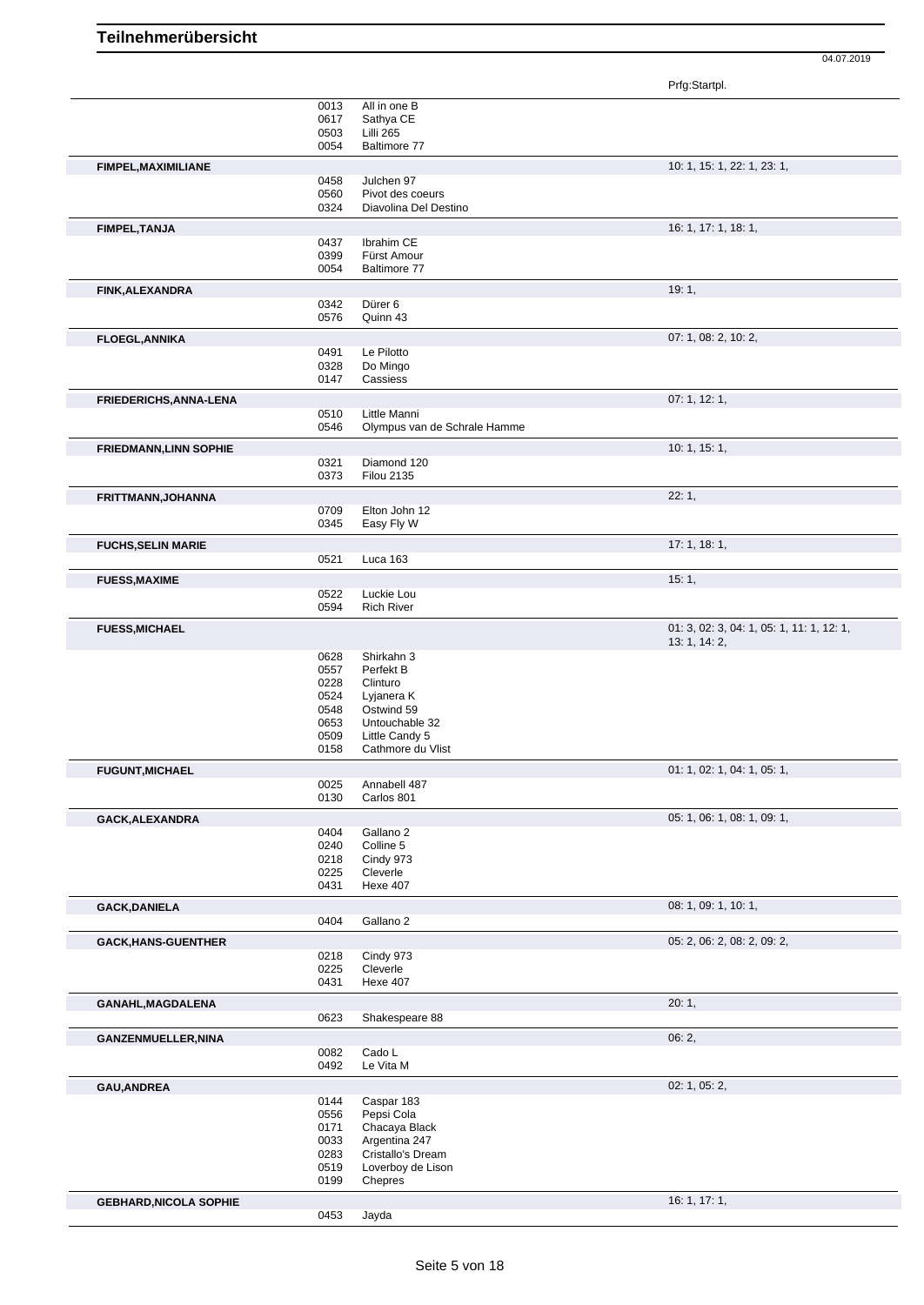|                                |              |                                   | 04.07.2019                  |
|--------------------------------|--------------|-----------------------------------|-----------------------------|
|                                |              |                                   | Prfg:Startpl.               |
| <b>GEBHARD, PIA CRISTINA</b>   | 0303         | Dark Diamond 52                   | 16: 1, 17: 1,               |
|                                |              |                                   | 16: 1, 17: 1,               |
| <b>GEIGER, DOROTHEA</b>        | 0602         | Rosandrio                         |                             |
| <b>GEISELHART, MONIA</b>       |              |                                   | 21:1,                       |
|                                | 0479         | Lady Sunshine 78                  |                             |
| <b>GEISS, KATHARINA</b>        |              |                                   | 21:1,                       |
|                                | 0065         | Benicia 9                         |                             |
| GEISS, UTE                     | 0587         | Rapunzel 235                      | 21:1,                       |
| <b>GEPRAEGS, ANDREA</b>        |              |                                   | 10:1,                       |
|                                | 0622         | Serrano 39                        |                             |
| <b>GESIERICH, TANJA</b>        |              |                                   | 19: 1, 20: 1,               |
|                                | 0305         | Dark Magic 12                     |                             |
| GISSA, JULE                    |              |                                   | 23:1,                       |
|                                | 0693         | <b>Hesselteichs Lucky Yellow</b>  |                             |
| <b>GLATZ,EVA</b>               |              |                                   | 04: 1, 05: 2, 13: 1,        |
|                                | 0009<br>0443 | Alessandro 45<br>Irana 15         |                             |
| GLATZ,LEOPOLD                  |              |                                   | 02: 1, 04: 2, 05: 2, 11: 1, |
|                                | 0126         | Carlchen van der Brig R           |                             |
|                                | 0562<br>0670 | Portos de la Cense<br>Wicked Echo |                             |
|                                |              |                                   | 01: 1, 04: 2,               |
| <b>GLEINSER, FRANZ</b>         | 0241         | Collinjo                          |                             |
|                                | 0712         | Falubet De Trebox                 |                             |
| <b>GLEINSER, GESA</b>          |              |                                   | 01: 1, 04: 2,               |
|                                | 0241<br>0577 | Collinjo<br>Quintaro 3            |                             |
|                                | 0037         | Arosa 55                          |                             |
| <b>GNANN, ANJA</b>             |              |                                   | 19: 1, 20: 1,               |
|                                | 0664         | Walkmann G                        |                             |
| <b>GOETZ, NICOLA</b>           |              |                                   | 10:2,                       |
|                                | 0256<br>0489 | Contino 66<br>Le Babason          |                             |
|                                | 0163         | Cece-Time                         |                             |
| <b>GOLOMBEK, LUCA VICTORIA</b> |              |                                   | 01: 1, 02: 2, 04: 2, 05: 2, |
|                                | 0015         | Alotta                            |                             |
|                                | 0496<br>0639 | Lennard 37<br>Strubbl             |                             |
|                                | 0271         | Cornet's Matcho R                 |                             |
| <b>GRAB, JOSEFINE</b>          |              |                                   | 21:1,                       |
|                                | 0704         | Lovely Lucy 3                     |                             |
| <b>GRAESER, CATHRINE</b>       | 0401         | Fürst Franz 5                     | 16: 1, 17: 1,               |
|                                |              |                                   |                             |
| <b>GRAF, MARA</b>              | 0637         | Starlight's Winnika               | 19:1,                       |
| <b>GRAU, KATHARINA</b>         |              |                                   | 18:1,                       |
|                                | 0355         | Escala 5                          |                             |
| GRETZINGER, BARBARA            |              |                                   | 06: 2, 08: 2,               |
|                                | 0254         | Consuela 8                        |                             |
|                                | 0567         | Quajaro                           |                             |
| <b>GROLL, OLIVER</b>           | 0099         | Campina 59                        | 03: 1, 04: 1, 05: 1,        |
|                                |              |                                   |                             |
| <b>GRONER, MONIKA</b>          | 0383         | Florenz 73                        | 18: 1, 19: 1,               |
| <b>GROTTHAUS, KIM-LAURA</b>    |              |                                   | 04:1,                       |
|                                |              |                                   |                             |
| GROTTHAUS,LISA-ISABEL          |              |                                   | 01: 1, 04: 2, 07: 1, 12: 1, |
|                                | 0166         | Celtic Jewel                      |                             |
|                                | 0579<br>0246 | Quinto 80<br>Con Catoki           |                             |
|                                | 0589         | RG Couci-Couça                    |                             |
|                                | 0659         | Venity 3                          |                             |
| <b>GRUBER, MARC</b>            |              |                                   | 01: 1, 02: 1,               |
|                                | 0003         | Aconda 27                         |                             |
| GRUENWALD, BERNADETTE          |              |                                   | 08: 1, 10: 1, 14: 1,        |
|                                | 0257         | Cool Dream                        |                             |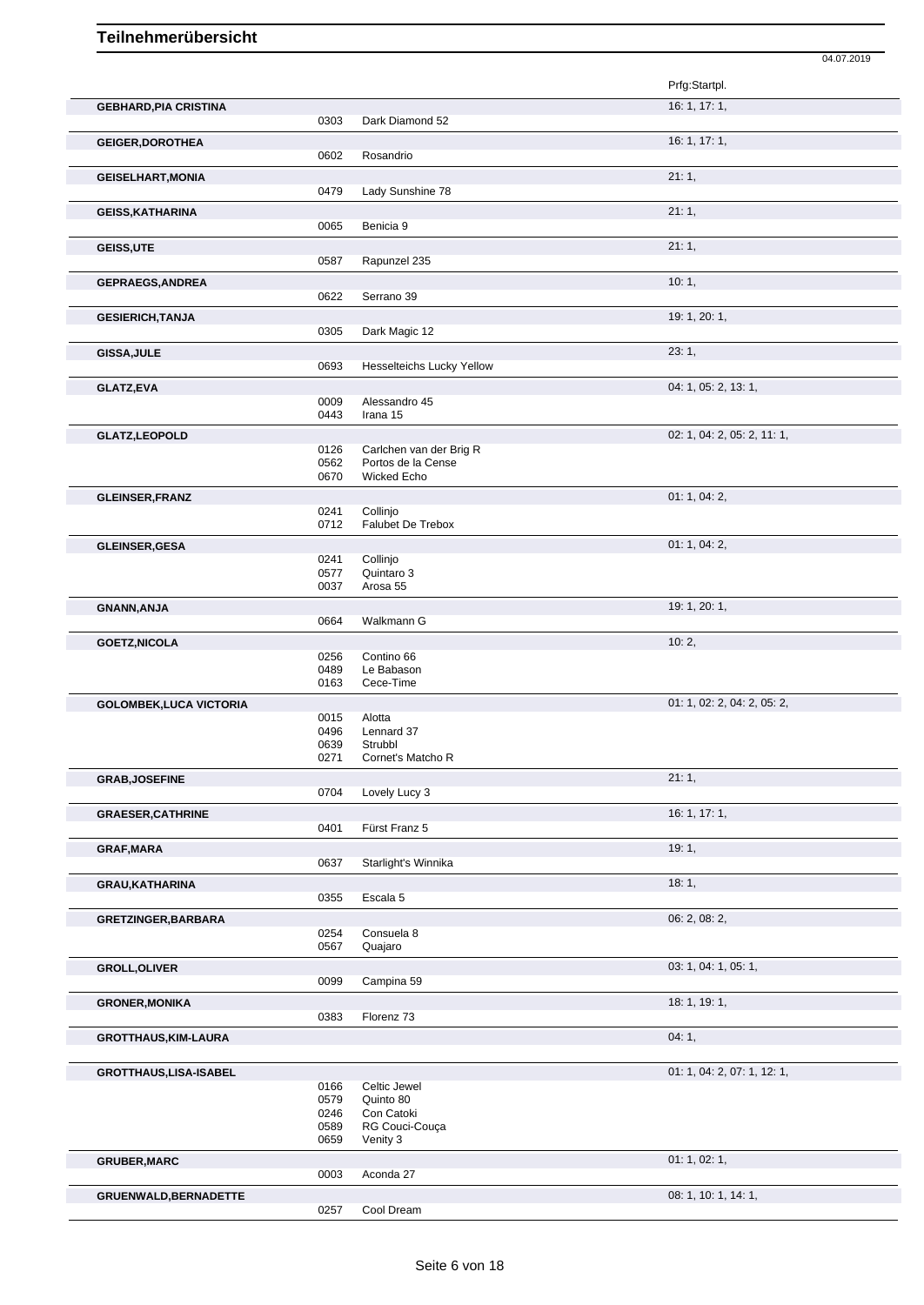04.07.2019

| 19:1,<br><b>GUELDNER, JENNIFER</b><br>0260<br>Cooper RW<br>14:1,<br>0720<br>Cordio B<br>0222<br>Cleiner Onkel 5<br>0172<br>Chaccaya Blue<br>La fille spéciale<br>0474<br>SD Chamaco<br>0619<br>0206<br>Chicharito 11<br>0164<br>Cekkato<br>0378<br>Flash 306<br>Elisco 4<br>0349<br>03: 1, 06: 1,<br>Ciacoma Zera<br>0214<br>03: 1, 06: 2, 08: 3, 14: 1,<br>0549<br>Outi<br>0547<br>Öschlehof's Carlchen<br>0096<br>Callista 12<br>0210<br>Chinosa F<br>0031<br>Arabeska ASM<br>0001<br>A Little Wonder S<br>0102<br>Candido 10<br>04: 1, 06: 1, 07: 1,<br>0041<br>Atlanta 463<br>0423<br>Gucci Sandro<br>21:1,<br>0584<br>Ramira Uno<br>08: 1, 21: 1,<br>Capone Clandestino<br>0112<br>06:1, | 01: 2, 02: 2, 03: 2, 04: 3, 05: 3, 12: 1, |
|-----------------------------------------------------------------------------------------------------------------------------------------------------------------------------------------------------------------------------------------------------------------------------------------------------------------------------------------------------------------------------------------------------------------------------------------------------------------------------------------------------------------------------------------------------------------------------------------------------------------------------------------------------------------------------------------------|-------------------------------------------|
| <b>GUT, LEA-SOPHIA</b>                                                                                                                                                                                                                                                                                                                                                                                                                                                                                                                                                                                                                                                                        |                                           |
|                                                                                                                                                                                                                                                                                                                                                                                                                                                                                                                                                                                                                                                                                               |                                           |
|                                                                                                                                                                                                                                                                                                                                                                                                                                                                                                                                                                                                                                                                                               |                                           |
|                                                                                                                                                                                                                                                                                                                                                                                                                                                                                                                                                                                                                                                                                               |                                           |
| <b>GUTER, MARIA</b><br>HAAP, RAMONA<br><b>HAASE, MONIQUE</b><br>HABERER, CORINA<br><b>HAEBERLE, NADINE</b><br><b>HAECKER, MELANIE</b>                                                                                                                                                                                                                                                                                                                                                                                                                                                                                                                                                         |                                           |
|                                                                                                                                                                                                                                                                                                                                                                                                                                                                                                                                                                                                                                                                                               |                                           |
|                                                                                                                                                                                                                                                                                                                                                                                                                                                                                                                                                                                                                                                                                               |                                           |
|                                                                                                                                                                                                                                                                                                                                                                                                                                                                                                                                                                                                                                                                                               |                                           |
|                                                                                                                                                                                                                                                                                                                                                                                                                                                                                                                                                                                                                                                                                               |                                           |
|                                                                                                                                                                                                                                                                                                                                                                                                                                                                                                                                                                                                                                                                                               |                                           |
|                                                                                                                                                                                                                                                                                                                                                                                                                                                                                                                                                                                                                                                                                               |                                           |
|                                                                                                                                                                                                                                                                                                                                                                                                                                                                                                                                                                                                                                                                                               |                                           |
|                                                                                                                                                                                                                                                                                                                                                                                                                                                                                                                                                                                                                                                                                               |                                           |
|                                                                                                                                                                                                                                                                                                                                                                                                                                                                                                                                                                                                                                                                                               |                                           |
|                                                                                                                                                                                                                                                                                                                                                                                                                                                                                                                                                                                                                                                                                               |                                           |
|                                                                                                                                                                                                                                                                                                                                                                                                                                                                                                                                                                                                                                                                                               |                                           |
|                                                                                                                                                                                                                                                                                                                                                                                                                                                                                                                                                                                                                                                                                               |                                           |
|                                                                                                                                                                                                                                                                                                                                                                                                                                                                                                                                                                                                                                                                                               |                                           |
|                                                                                                                                                                                                                                                                                                                                                                                                                                                                                                                                                                                                                                                                                               |                                           |
|                                                                                                                                                                                                                                                                                                                                                                                                                                                                                                                                                                                                                                                                                               |                                           |
|                                                                                                                                                                                                                                                                                                                                                                                                                                                                                                                                                                                                                                                                                               |                                           |
|                                                                                                                                                                                                                                                                                                                                                                                                                                                                                                                                                                                                                                                                                               |                                           |
|                                                                                                                                                                                                                                                                                                                                                                                                                                                                                                                                                                                                                                                                                               |                                           |
|                                                                                                                                                                                                                                                                                                                                                                                                                                                                                                                                                                                                                                                                                               |                                           |
|                                                                                                                                                                                                                                                                                                                                                                                                                                                                                                                                                                                                                                                                                               |                                           |
|                                                                                                                                                                                                                                                                                                                                                                                                                                                                                                                                                                                                                                                                                               |                                           |
|                                                                                                                                                                                                                                                                                                                                                                                                                                                                                                                                                                                                                                                                                               |                                           |
| 0418<br>Gräfin 118                                                                                                                                                                                                                                                                                                                                                                                                                                                                                                                                                                                                                                                                            |                                           |
| 0023<br>Amina 62                                                                                                                                                                                                                                                                                                                                                                                                                                                                                                                                                                                                                                                                              |                                           |
| 06: 1, 08: 1,<br>HAEGE, JOHANNA                                                                                                                                                                                                                                                                                                                                                                                                                                                                                                                                                                                                                                                               |                                           |
| 0092<br>Calido's Boy 2                                                                                                                                                                                                                                                                                                                                                                                                                                                                                                                                                                                                                                                                        |                                           |
| 05: 1, 07: 1, 09: 1,<br>HAENLE, FRANZISKA                                                                                                                                                                                                                                                                                                                                                                                                                                                                                                                                                                                                                                                     |                                           |
| Skandus H<br>0632                                                                                                                                                                                                                                                                                                                                                                                                                                                                                                                                                                                                                                                                             |                                           |
| CentrumH H<br>0169                                                                                                                                                                                                                                                                                                                                                                                                                                                                                                                                                                                                                                                                            |                                           |
| 20:1,<br><b>HAENSCH, NINA</b>                                                                                                                                                                                                                                                                                                                                                                                                                                                                                                                                                                                                                                                                 |                                           |
| 0040<br>Athenodora                                                                                                                                                                                                                                                                                                                                                                                                                                                                                                                                                                                                                                                                            |                                           |
| 22:1,<br>HAFNER, HANNAH                                                                                                                                                                                                                                                                                                                                                                                                                                                                                                                                                                                                                                                                       |                                           |
| 0637<br>Starlight's Winnika                                                                                                                                                                                                                                                                                                                                                                                                                                                                                                                                                                                                                                                                   |                                           |
| HAGEL, JOHANNES<br>19:1,                                                                                                                                                                                                                                                                                                                                                                                                                                                                                                                                                                                                                                                                      |                                           |
| 0045<br>Avantino 2                                                                                                                                                                                                                                                                                                                                                                                                                                                                                                                                                                                                                                                                            |                                           |
| 12: 1, 13: 1, 14: 1,<br><b>HAGEL, LISA MARIE</b>                                                                                                                                                                                                                                                                                                                                                                                                                                                                                                                                                                                                                                              |                                           |
| 0608<br>Saida von Kükenmoor                                                                                                                                                                                                                                                                                                                                                                                                                                                                                                                                                                                                                                                                   |                                           |
| 03: 1, 04: 1,<br>HAGELOCH, LENA                                                                                                                                                                                                                                                                                                                                                                                                                                                                                                                                                                                                                                                               |                                           |
| Chevy 8<br>0201                                                                                                                                                                                                                                                                                                                                                                                                                                                                                                                                                                                                                                                                               |                                           |
| HAIBLE, CELINE                                                                                                                                                                                                                                                                                                                                                                                                                                                                                                                                                                                                                                                                                | 04: 1, 05: 1, 07: 1, 12: 1, 13: 1, 14: 1, |
| Pocalina 3<br>0561                                                                                                                                                                                                                                                                                                                                                                                                                                                                                                                                                                                                                                                                            |                                           |
| 0436<br>Iberia 29                                                                                                                                                                                                                                                                                                                                                                                                                                                                                                                                                                                                                                                                             |                                           |
| I like you 4<br>0435                                                                                                                                                                                                                                                                                                                                                                                                                                                                                                                                                                                                                                                                          |                                           |
| 16: 1, 17: 1, 18: 1,<br>HAILFINGER, ANNKATHRIN                                                                                                                                                                                                                                                                                                                                                                                                                                                                                                                                                                                                                                                |                                           |
| 0302<br>Dark Diamond 47                                                                                                                                                                                                                                                                                                                                                                                                                                                                                                                                                                                                                                                                       |                                           |
| 03: 1, 07: 1,<br><b>HARNAU,KLAUS</b>                                                                                                                                                                                                                                                                                                                                                                                                                                                                                                                                                                                                                                                          |                                           |
| Lordana KH<br>0514                                                                                                                                                                                                                                                                                                                                                                                                                                                                                                                                                                                                                                                                            |                                           |
| 09: 1, 10: 1,<br>HARNAU,REBECCA                                                                                                                                                                                                                                                                                                                                                                                                                                                                                                                                                                                                                                                               |                                           |
| 0678<br>Zantura                                                                                                                                                                                                                                                                                                                                                                                                                                                                                                                                                                                                                                                                               |                                           |
| 0086<br>Café au lait K.H.                                                                                                                                                                                                                                                                                                                                                                                                                                                                                                                                                                                                                                                                     |                                           |
| 01: 1, 02: 1, 04: 1,<br>HARTMANN, ROLF                                                                                                                                                                                                                                                                                                                                                                                                                                                                                                                                                                                                                                                        |                                           |
| Carilot<br>0124                                                                                                                                                                                                                                                                                                                                                                                                                                                                                                                                                                                                                                                                               |                                           |
| Chaccimo 2<br>0173<br>0048<br><b>Ayrton Sitte</b>                                                                                                                                                                                                                                                                                                                                                                                                                                                                                                                                                                                                                                             |                                           |
|                                                                                                                                                                                                                                                                                                                                                                                                                                                                                                                                                                                                                                                                                               |                                           |
| 05: 2, 07: 2, 09: 2,<br><b>HASSLER, DANIELA</b><br>Dream Girl 62<br>0339                                                                                                                                                                                                                                                                                                                                                                                                                                                                                                                                                                                                                      |                                           |
| 0391<br>Fortuna 442                                                                                                                                                                                                                                                                                                                                                                                                                                                                                                                                                                                                                                                                           |                                           |
| 0371<br>Fiderallala 4                                                                                                                                                                                                                                                                                                                                                                                                                                                                                                                                                                                                                                                                         |                                           |
| 16: 1, 17: 1,<br><b>HECKENBERGER, CAROLIN</b>                                                                                                                                                                                                                                                                                                                                                                                                                                                                                                                                                                                                                                                 |                                           |
| Un Fiero<br>0652                                                                                                                                                                                                                                                                                                                                                                                                                                                                                                                                                                                                                                                                              |                                           |
| 0360<br>Falcano                                                                                                                                                                                                                                                                                                                                                                                                                                                                                                                                                                                                                                                                               |                                           |
| 08: 2, 09: 1, 10: 2, 22: 1,<br><b>HEHNLE, PIA</b>                                                                                                                                                                                                                                                                                                                                                                                                                                                                                                                                                                                                                                             |                                           |

Seite 7 von 18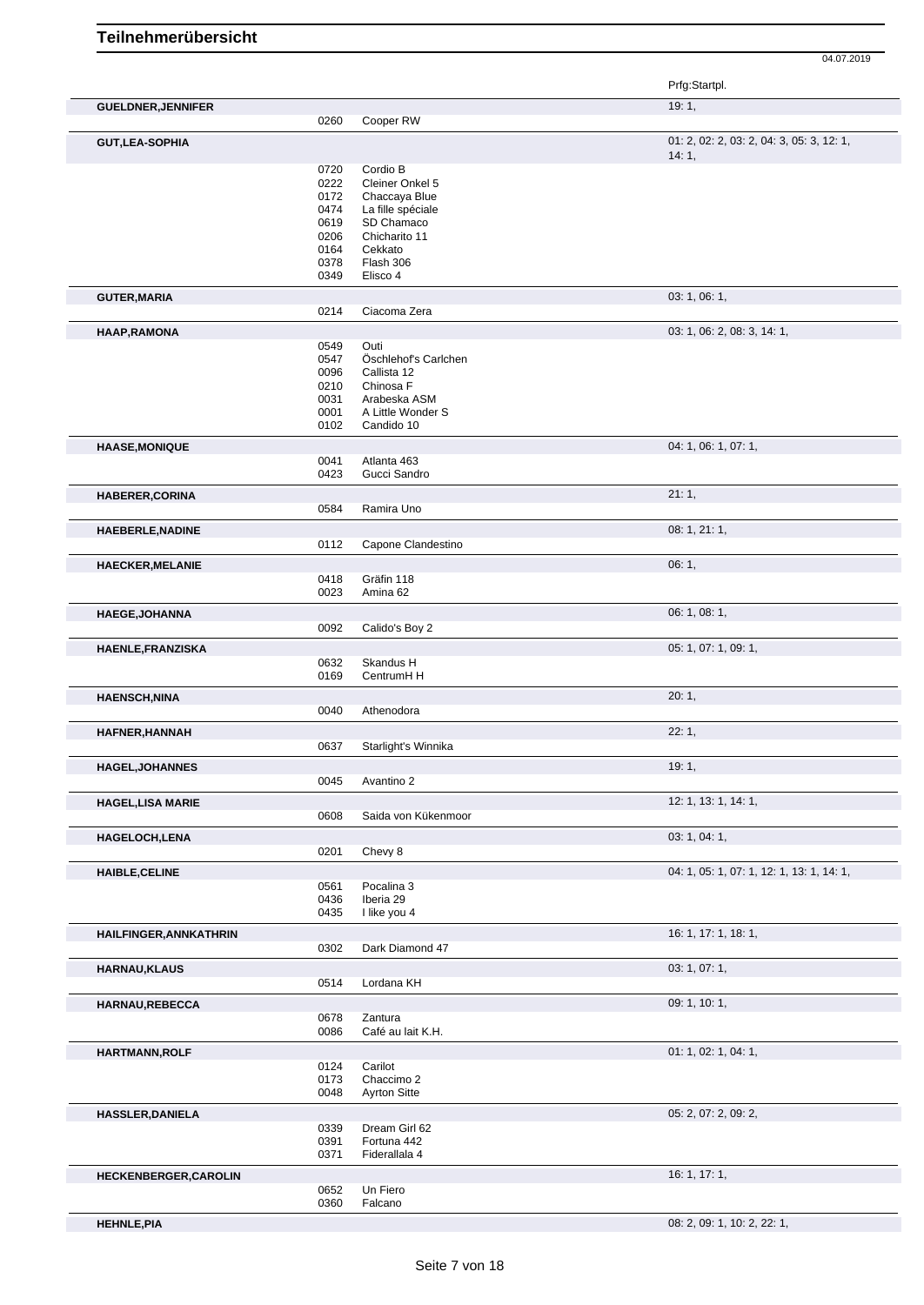Prfg:Startpl. 0110 Capital Joke<br>0193 Chass de Bo Chass de Bourbon **HEIDENREICH,SARAH** 19: 1, 20: 1, Altai 11 **HEIMPEL,NELE** 19: 1, 20: 1, 0229 Clockwork 2 **HEINEMANN, CHIARA-LUZIA** 03: 1, 04: 1, 06: 2, 07: 2, 08: 1, 09: 1, 09: 1, 09: 1, 09: 1, 09: 1, 09: 1, 09: 1, 09: 1, 09: 1, 09: 1, 09: 1, 09: 1, 09: 1, 09: 1, 09: 1, 09: 1, 09: 1, 09: 1, 09: 1, 09: 1, 09: 1, 09: 1, 09: 1, 0177 Chaccoo 0189 Charlston 23 **HEINLIN,ELISA** 03: 1, 04: 1, 07: 1, 0067 Ber-Sina **HERMANUTZ,JULIA** 18: 1, Caprese 2 **HERRMANN,JANA** 08: 1, 0595 Ridge Way 0595 Ridge Way<br>0248 Con Mio 2 Con Mio 2 **HERRMANN,JOERG** 06: 1, 0595 Ridge Way 0595 Ridge Way<br>0296 Daisy Blüm 0296 Daisy Blümchen<br>0248 Con Mio 2 Con Mio 2 **HERRMANN,STEFFEN** 10: 1, 2006 0595 Ridge Way 0595 Ridge Way<br>0248 Con Mio 2 Con Mio 2 **HIENZSCH,ANJA** 05: 1, 06: 1, 07: 1,<br>
0477 Ladalco 31 0477 Ladalco 31<br>0196 Check the 0 Check the Cash **HIERLEMANN, SOPHIA** 01: 1, 02: 1, 0005 Action 56<br>0501 Liberty Gi 0501 Liberty Girl OS **HILSENBECK,SUSANNE** 19: 1, 20: 1, 20: 1, 20: 1, 20: 1, 20: 1, 20: 1, 20: 1, 20: 1, 20: 1, 20: 1, 20: 1, 20: 1, 20: 1, 20: 1, 20: 1, 20: 1, 20: 1, 20: 1, 20: 1, 20: 1, 20: 1, 20: 1, 20: 1, 20: 1, 20: 1, 20: 2, 2, 2, 2, 2, 0597 Rock City **HINTKE,BEATE** 16: 1, 17: 1, 18: 1, 0363 Fantasy 102 **HOEVEMEYER,RHODA** 20: 1, 0310 Deichgräfin 13 **HOFMAIER, VIVIEN** 08: 1, 10: 1, 0326 Dimanche T **HOFSTADT,PETRA** 17: 1, 18: 1, 0012 All I Want<br>0641 Sun of Au 0641 Sun of Austria<br>0376 Flair 222 Flair 222 **HOLZ,MAREN** 03: 1, 06: 2, 06: 2, 06: 2, 06: 2, 06: 2, 06: 2, 05: 1, 06: 2, 05: 1, 06: 2, 05: 2, 05: 2, 05: 2, 05: 2, 05: 2, 05: 2, 05: 2, 05: 2, 05: 2, 05: 2, 05: 2, 05: 2, 05: 2, 05: 2, 05: 2, 05: 2, 05: 2, 05: 2, 05: 2, 0070<br>0413 0413 Gloria 508<br>0566 Quadrophe 0566 Quadrophenia 4<br>0066 Benjamin Frankl 0066 Benjamin Franklyn<br>0094 Calina 98 0094 Calina 98<br>0039 Ashley 14 0039 Ashley 148<br>0190 Charly 1579 0190 Charly 1579<br>0277 Cortina 238 0277 Cortina 238<br>0200 Cherry Bloss 0200 Cherry Blossom 4<br>0116 Captain Buze Ligh 0116 Captain Buze Lightyear<br>0036 Aron 302 0036 Aron 302<br>0384 Flubber 4 0384 Flubber 4<br>0535 Nabucco Nabucco 121 **HOSS,MARESA** 19: 1, Caprice 534 **HOTZ,LISA** 15: 1, 22: 1, 0366 Farina 858<br>0160 Cavallino 4 Cavallino 41 **HUBBERTEN,SABINE** 18: 1, 0711 Gabbiano 12 **HUBER, YVONNE** 0284 Crystal H. **COMPANY CONSUMERER, YVONNE** 07: 1, 09: 1, Crystal H. 0027 Annelotte RZ **HUGGER,EMELY** 19: 1, 200317 Di Caprio 34 Di Caprio 34 **IRLWEK,MANUELA** 17: 1, 18: 1, 19: 1, 21: 1, 19: 1, 21: 1, 21: 1, 21: 1, 21: 1, 21: 1, 21: 1, 21: 1, 21: 1, 21: 1, 21: 1, 20: 249 0249 Concept F<br>0325 Die Räube

04.07.2019

Die Räuberin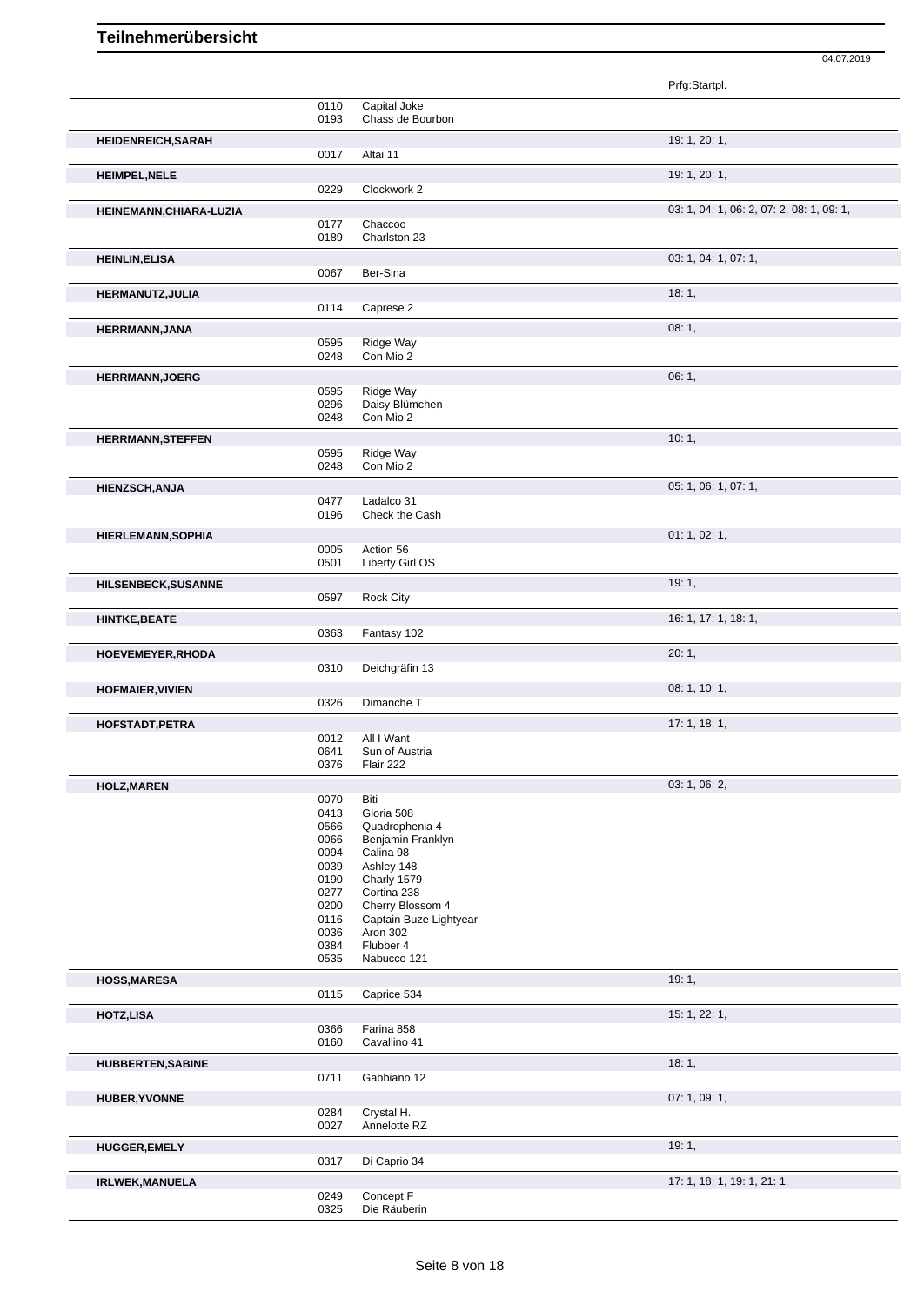04.07.2019 Prfg:Startpl. **JAEGER, NADINE** 10: 1, 0610 Sam 985 **JERG,MICHAELA** 06: 1, 0385 Fly 111 **JOEST,HELENA** 21: 1, 0334 Donka 29<br>0398 Friedafine Friedafine von Mittelbiberach 0405 Gardcche<br>0650 Uganda 4 Uganda 42 **JUERGES,KATHARINA** 16: 1, 17: 1, 18: 2, 19: 1, 21: 1, 0323 Diamonds Dream 2<br>0616 Santo Spirito 2 0616 Santo Spirito 2<br>0674 Zacatenco Zacatenco **JUNGINGER,ANNE** 09: 1, Chaccomo 7 **KAEMPF,THERESA** 07: 1, 09: 1, Skandus H 0434 Housten **KAESTLE,JANNIK** 03: 1, 05: 3, 06: 3, 07: 2, 08: 3, 11: 2, 12: 3, 13: 3, 14: 1, 0497 Lennox 205 0536 Nabuco 19 0217 Cinaback K<br>0614 Santa Eldora 0614 Santa Eldorada K<br>0665 Wanderprinzessin Wanderprinzessin K **KAESTNER,ENRICA** 23: 1, Casanova **KAISER, JENNIFER** 19: 1, 20: 1, 20: 1, 20: 1, 20: 1, 20: 1, 20: 1, 20: 1, 20: 1, 20: 1, 20: 1, 20: 1, 20: 1, 20: 1, Da capo al fine **KALENBERG,ANJA** 05: 2, 06: 2, 07: 2, 06: 2, 07: 2, 06: 2, 07: 2, 06: 2, 07: 2, 07: 2, 07: 2, 07: 2, 07: 2, 07: 2, 07: 2, 07: 2, 07: 2, 07: 2, 07: 2, 07: 2, 07: 2, 07: 2, 07: 2, 07: 2, 07: 2, 07: 2, 07: 2, 07: 2, 07: 2, 07 0029 Anton 590<br>0472 L.B. Wianc 0472 L.B. Wiance<br>0279 Cosima 257 Cosima 257 **KAMENZ,JULIANE** 19: 1, Top Thiago **KAST-KUEMMERLE,INGELORE** 18: 1, 19: 1, 19: 1, 19: 1, 19: 1, 19: 1, 19: 1, 19: 1, 19: 1, 19: 1, 19: 1, 19: 1, 19: 1, 19: 1, 19: 1, 19: 1, 19: 1, 19: 1, 19: 1, 19: 1, 19: 1, 19: 1, 19: 1, 19: 1, 19: 1, 19: 1, 19: 1, 19: 1, Fantastica 39 **KATH,ANGELA** 18: 1, 0558 Picaro 67<br>0596 Rivana Ro Rivana Royal **KEHRLE,DANIELA** 09: 1, 10: 2, 0532 Moses 64<br>0658 Varell 13 Varell 13 **KEHRLE,SIMON** 08: 1, 09: 1, 09: 1, 09: 1, 09: 1, 09: 1, 09: 1, 09: 1, 09: 1, 09: 1, 09: 1, 09: 1, 09: 1, 09: 1, 09: 1, 09: 1, 09: 1, 05: 1, 05: 1, 05: 1, 05: 1, 05: 1, 05: 1, 05: 1, 05: 1, 05: 1, 05: 1, 05: 05: 05: 05: 05 Lomby 2 **KELLER,SOPHIA** 07: 1, 08: 1, 09: 1, 10: 1, 09: 1, 10: 1, 09: 1, 10: 1, 09: 1, 10: 1, 09: 1, 10: 1, 09: 1, 10: 1, Ciarada **KERN,MELANIE** 06: 1, 08: 1, 10: 1, 0335 Doreen 285<br>0227 Clintana 8 Clintana 8 **KESSLER,SARAH** 09: 1, Carlos 741 **KIEFER,MANUELA** 07: 1, 08: 1, 09: 1, Lancantho **KIRALJI,CHIARA** 15: 2, Laguna 99 **KLEY,ELISABETH-LUZIA** 08: 1, 10: 1, Caillou 42 **KLINGLER,VERA** 20: 1, 0710 Cupido 95 **KLITTICH,MIRJAM** 16: 1, 17: 1, 0064 Benicia 2

**KLUSIK,MAREIKE** 0204 Chiara de Laluna 0204 Chiara de Laluna 02: 1, 03: 1, 03: 1, 05: 1, 06: 1,

Chiara de Laluna 0467 Kiss me 31

**KLOSSIKA,VANESSA** 22: 1, 0485 Laska-K.-Joy

**KLUG,STEFANIE** 19: 1, 2003 Chiara 319 Chiara 319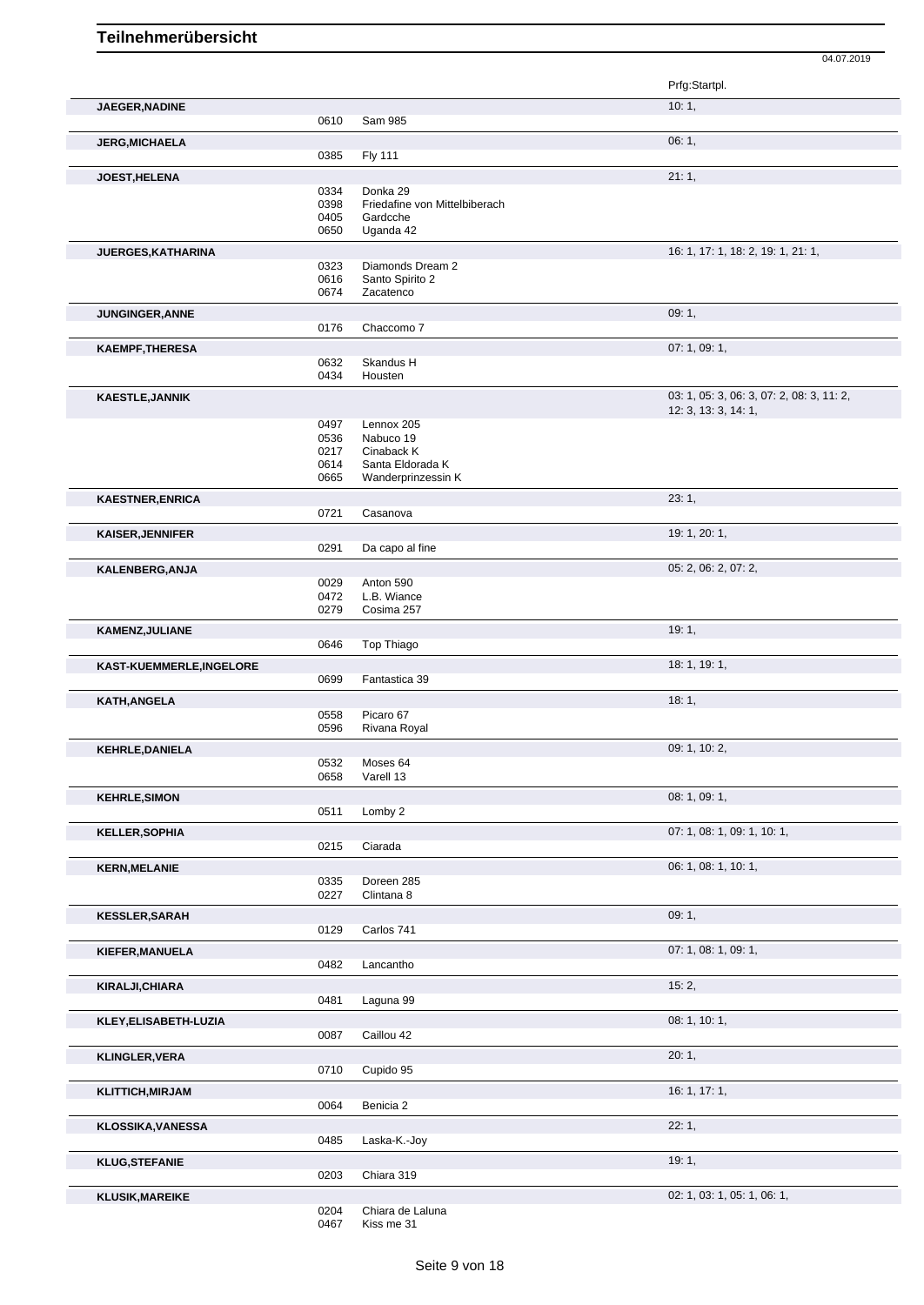|                             |      |                     | Prfg:Startpl.                                      |
|-----------------------------|------|---------------------|----------------------------------------------------|
|                             | 0141 | Cashiragi           |                                                    |
|                             | 0629 | <b>Sir 158</b>      |                                                    |
|                             | 0634 | Soleil du coeur 4   |                                                    |
|                             | 0287 | <b>Cute Cassi</b>   |                                                    |
| <b>KLUSIK, MELANIE</b>      |      |                     | 02: 1, 03: 1, 04: 1, 05: 2, 06: 1, 07: 2,<br>11:1, |
|                             | 0204 | Chiara de Laluna    |                                                    |
|                             | 0467 | Kiss me 31          |                                                    |
|                             | 0141 | Cashiragi           |                                                    |
|                             | 0629 | <b>Sir 158</b>      |                                                    |
|                             | 0634 | Soleil du coeur 4   |                                                    |
|                             | 0287 | <b>Cute Cassi</b>   |                                                    |
| <b>KNEER, JENNY</b>         |      |                     | 10: 1, 15: 1,                                      |
|                             | 0209 | Chinara             |                                                    |
|                             | 0285 | Curby               |                                                    |
| KOEBERLE, RALF              |      |                     | 01: 1, 02: 1, 04: 2, 05: 3,                        |
|                             | 0007 | Alabama 55          |                                                    |
|                             | 0106 | Cantara 80          |                                                    |
|                             | 0502 | Lifetime 21         |                                                    |
|                             | 0388 | For Sale 9          |                                                    |
| KOENEN, ANJA                |      |                     | 08: 1, 09: 1, 10: 1,                               |
|                             | 0697 | Cashmere PJ         |                                                    |
|                             | 0698 | One Dream De Bo     |                                                    |
| <b>KOENIG,LISA</b>          |      |                     | 20:1,                                              |
|                             | 0428 | Hemingway 76        |                                                    |
|                             |      |                     | 01: 2, 02: 2, 03: 1,                               |
| <b>KOENIS, JULIA</b>        | 0347 | <b>Electric Kid</b> |                                                    |
|                             | 0451 | Jarno de Kalvarie   |                                                    |
|                             | 0353 | <b>Emir 100</b>     |                                                    |
|                             |      |                     |                                                    |
| KOHLER, NICOLE              | 0445 | Iris CE             | 17: 1, 19: 1, 21: 2,                               |
|                             | 0395 | Franzel 6           |                                                    |
|                             | 0375 | Finessa 37          |                                                    |
|                             | 0380 | Flip 77             |                                                    |
|                             | 0386 | Fontalora           |                                                    |
|                             | 0348 | Elfi 161            |                                                    |
|                             | 0618 | Scampolino          |                                                    |
|                             | 0312 | Delano 115          |                                                    |
|                             | 0308 | De Lorean 10        |                                                    |
|                             | 0672 | Wyndolina           |                                                    |
| KOPP, MARIANA               |      |                     | 17:1,                                              |
|                             | 0630 | Sir Sinclair 9      |                                                    |
| <b>KORNHER, ANJA KATRIN</b> |      |                     | 08: 1, 10: 1,                                      |
|                             | 0292 | Dacapo 299          |                                                    |
|                             |      |                     |                                                    |
| KORTMANN, CHARLOTTE         | 0299 | Dancing Mathilda 2  | 17:1,                                              |
|                             | 0338 | Dr. Who 2           |                                                    |
|                             |      |                     |                                                    |
| <b>KRAUSE, DENISE</b>       |      |                     | 08: 1, 10: 1,                                      |
|                             | 0181 | Chalet's Calimero   |                                                    |
| <b>KRIEGSMANN, SARAH</b>    |      |                     | 08: 1, 10: 1,                                      |
|                             | 0295 | Daiguiro 2          |                                                    |
| KUEMMERLE, PHILIPP CARLOS   |      |                     | 18:1,                                              |
|                             | 0700 | Lucky Top 2         |                                                    |
| KUEPFER, CARMEN             |      |                     | 19: 1, 20: 1,                                      |
|                             | 0284 | Crystal H.          |                                                    |
|                             | 0668 | Weltschneider       |                                                    |
| KUHN, BENJAMIN              |      |                     | 01: 2, 02: 3, 03: 2, 04: 2, 11: 1, 12: 1,          |
|                             |      |                     | 13:1,                                              |
|                             | 0346 | El-Bandy 4          |                                                    |
|                             | 0043 | Atomic Sun          |                                                    |
|                             | 0156 | Cat Choupette       |                                                    |
|                             | 0530 | Mister Peabody      |                                                    |
|                             | 0517 | Loui Loui           |                                                    |
|                             | 0032 | Aradetto            |                                                    |
| KUHN, CHRISTIAN             |      |                     | 01: 1, 02: 1, 03: 1, 04: 1,                        |
|                             | 0346 | El-Bandy 4          |                                                    |
|                             | 0043 | Atomic Sun          |                                                    |
|                             | 0156 | Cat Choupette       |                                                    |
|                             | 0530 | Mister Peabody      |                                                    |
| <b>KUHN, JOHANNES</b>       |      |                     | 03: 2, 04: 2, 05: 2, 06: 2, 07: 2,                 |
|                             | 0288 | Czarina 3           |                                                    |
|                             | 0180 | Chakka 3            |                                                    |
|                             | 0564 | Prime-Time 3        |                                                    |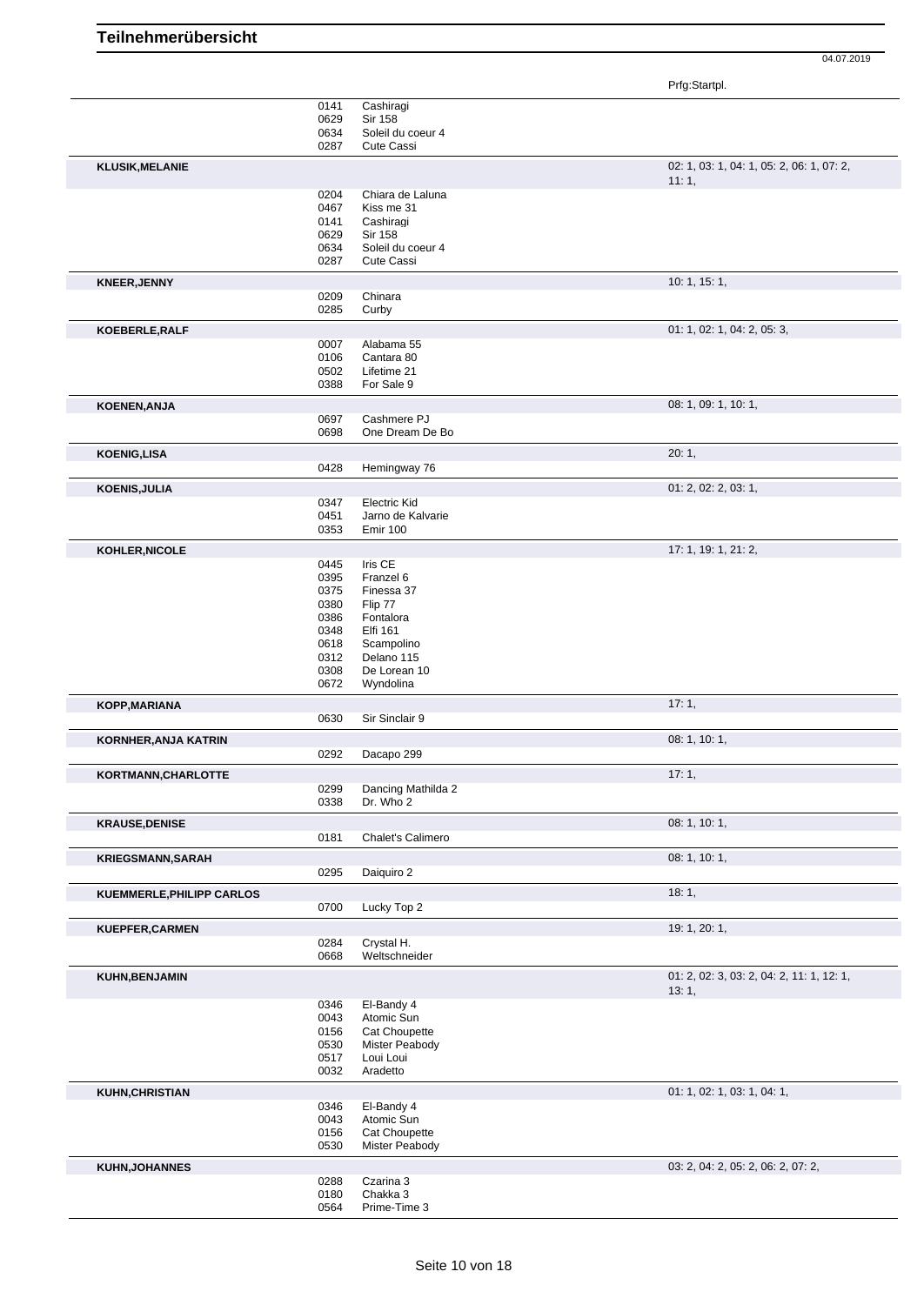04.07.2019 Prfg:Startpl. **KUHN,LEONIE** 08: 1, 09: 1, 10: 1, 0620 Secret Escape **KULMUS,WOLFGANG** 03: 1, 05: 1, 06: 1, 07: 1, 09: 1, 12: 1, 14: 1, 0111 Capolavoro 2<br>0581 Quitana R 0581 Quitana R<br>0269 Cornet's C 0269 Cornet's Clueso **KUON,DAVID** 04: 1, 05: 1, 06: 1, 11: 1, 12: 1, 13: 1, 14: 1, 0356 Esposito 7<br>0090 Calesco 5 Calesco 5 **KURZ,NICOLE** 17: 1, 0456 Jonny Walker 75 **KUTSCHKER,HANNAH** 16: 1, Amor 409 **KUTZ,LARA** 06: 1, 07: 1, 08: 1, 09: 1, 09: 1, 09: 1, 09: 1, 09: 1, 09: 1, 09: 1, 09: 1, 09: 1, 09: 1, 09: 1, 09: 1, 09: 1, 09: 1, 09: 1, 09: 1, 09: 1, 09: 1, 09: 1, 09: 1, 09: 1, 09: 1, 09: 1, 09: 1, 09: 1, 09: 1, 09: 1, Collier 5 **LAACK,SAMANTA** 01: 1, 02: 2, 04: 2, 05: 3, 11: 2, 13: 2, 0238 Colleen Dream of Starshine<br>0716 Chaccinue 3 0716 Chaccinue 3<br>0715 Casallita 2 0715 Casallita 2<br>0382 Florance 1 0382 Florance 18<br>0717 Rocky GD Rocky GD **LANGROCK,INGRID** 03: 1, 03: 1, 03: 03: 1, 03: 03: 03: 03: 044 Augustin 20 0044 Augustin 20<br>0580 Quinto's Girl Quinto's Girl **LEICHT,THERESIA** 18: 1, 19: 1, 19: 1, 19: 1, 19: 1, 19: 1, 19: 1, 19: 1, 19: 1, 19: 1, 19: 1, 19: 1, 19: 1, 19: 1, 0297 Danciero 3 **LEITZ,JULIANE** 03: 1, 04: 1, 07: 1, 0168 Cenani 2 **LERCH,HERIBERT** 06: 1, 07: 1, 14: 1, 0410 Giovanni 166<br>0354 Enzo 134 Enzo 134 **LOHMILLER,CARLOTTA** 08: 1, 10: 1, 20: 1, 0020 Amazing 36 **LOHNER,ANNE** 08: 1, 10: 1, 0442 Indira Gandhi 3 **LORENZ,KATJA** 20: 1, 0538 Nardino 4 **MAIER,BENJAMIN** 02: 1, 04: 1, 05: 1, 11: 1, 13: 2, 14: 3, 0433 Horse Gym's Caramba 0134 Carpe Diem 75 0024 Amiros 3 0118 Cara Mia 153<br>0462 Karambo S 0462 Karambo S<br>0275 Corrico Blue Corrico Blue TF 0167 Cembassy<br>0551 Pauline 454 0551 Pauline 454<br>0292 Dacapo 299 0292 Dacapo 299<br>0540 Nemesis 13 Nemesis 13 **MAIER, CHRISTINA** 04: 1, 07: 1, 07: 1, 07: 1, 07: 1, 07: 1, 07: 1, 07: 1, 07: 1, 07: 1, 07: 1, 07: 1, 07: 1, 07: 1, 0433 Horse Gym's Caramba<br>0134 Carpe Diem 75 0134 Carpe Diem 75<br>0233 Codor 0233 Codor<br>0118 Cara M 0118 Cara Mia 153<br>0167 Cembassy 0167 Cembassy<br>0292 Dacapo 29 0292 Dacapo 299<br>0540 Nemesis 13 Nemesis 13 **MAIER, JUSTIN KARINA** 01: 1, 04: 1, 04: 1, 04: 1, 04: 1, 04: 1, 04: 1, 04: 1, 04: 1, 04: 1, 04: 1, 04: 1, 04: 1, Cornet's Crush Cutter Girl 0293 Dacora Lou **MAIER,MARC** 12: 1, 13: 1, 0541 Nescar 2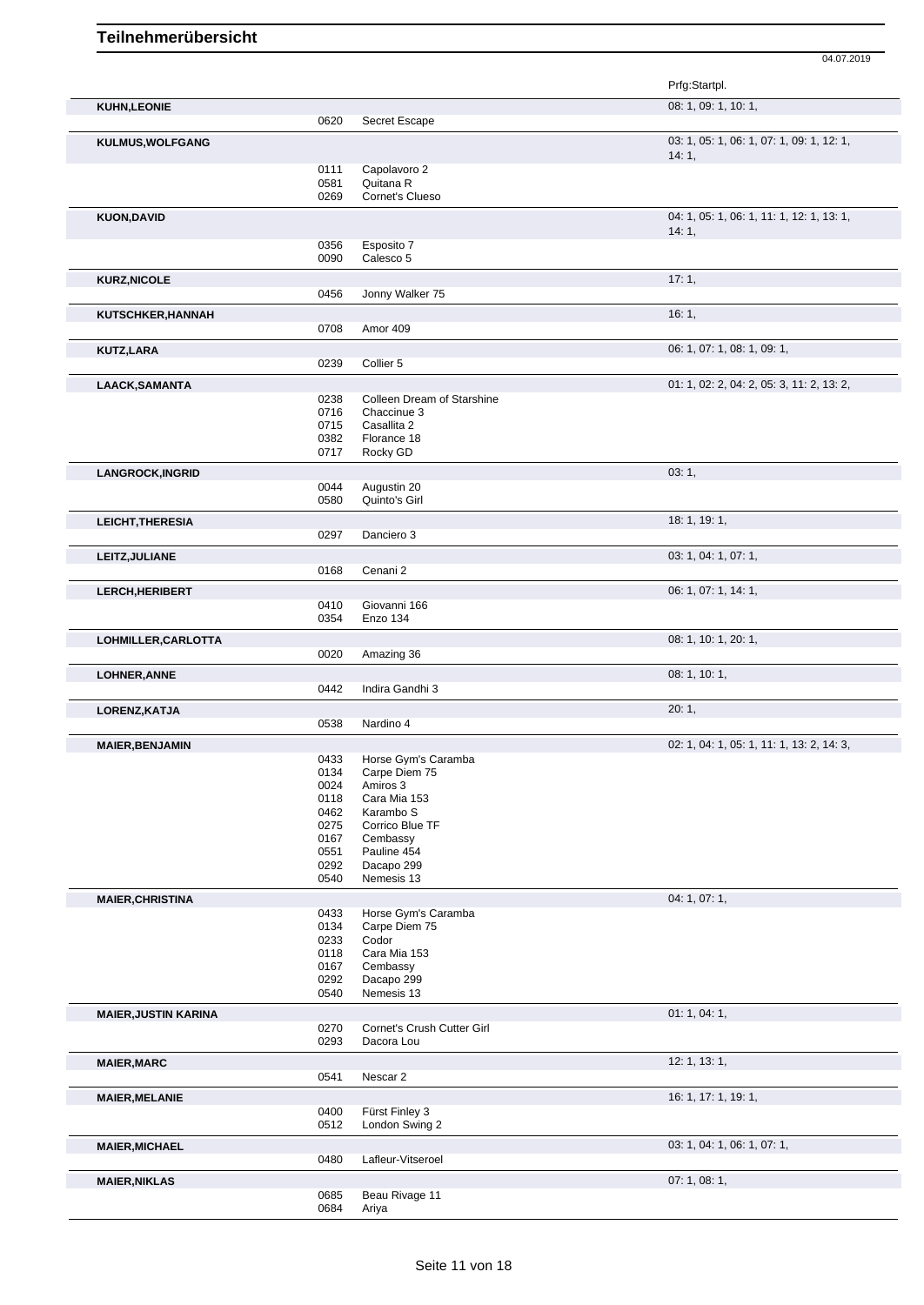|                               |              |                                   | 04.07.2019                  |
|-------------------------------|--------------|-----------------------------------|-----------------------------|
|                               |              |                                   | Prfg:Startpl.               |
| <b>MANTHEY, STEFANIE</b>      |              |                                   | 16:1,                       |
|                               | 0603         | Rosina 28                         |                             |
| <b>MARR,LISA</b>              | 0582         | Raja 101                          | 15: 1, 20: 1, 22: 1,        |
|                               | 0499         | Lets Dance 7                      |                             |
| <b>MASCHKE,LINDA</b>          |              |                                   | 08: 2, 10: 2,               |
|                               | 0604         | Rowinja                           |                             |
|                               | 0469         | Kolando 2                         |                             |
| <b>MAST, STEFANIE</b>         |              |                                   | 09: 1, 10: 1,               |
|                               | 0038         | Arpeggio's Artax                  |                             |
|                               | 0151         | Cassito 9                         |                             |
| <b>MAYER, MANUELA</b>         |              |                                   | 16: 1, 17: 1,               |
|                               | 0394<br>0638 | Franki K<br>Stilano               |                             |
|                               |              |                                   | 08: 1, 10: 1,               |
| <b>MENDLER, JOHANNA</b>       | 0195         | <b>Check Meck</b>                 |                             |
|                               |              |                                   | 12: 1, 13: 1,               |
| <b>METZLER, STEFANIE</b>      | 0350         | Elita 15                          |                             |
|                               |              |                                   |                             |
| <b>MEYER, MARKUS</b>          | 0149         | Cassis 55                         | 04: 1, 06: 1, 07: 1,        |
|                               |              |                                   |                             |
| <b>MEYER, SELINA</b>          | 0439         | Illusion 74                       | 19:1,                       |
|                               |              |                                   |                             |
| MIEHLE, UWE                   | 0688         | Sortario                          | 16: 1, 17: 1,               |
|                               |              |                                   |                             |
| <b>MOECK, ULRICH</b>          | 0097         | Calvin 71                         | 02: 1, 03: 1, 05: 1, 06: 1, |
|                               | 0593         | Riberio HM                        |                             |
|                               | 0182         | Chandelia                         |                             |
|                               | 0213         | Chopin W                          |                             |
|                               | 0250         | Conchita 129                      |                             |
| <b>MOELLER, ANNA</b>          |              |                                   | 17:1,                       |
|                               | 0352         | Emily 105                         |                             |
| <b>MORGENSTERN, SEBASTIAN</b> |              |                                   | 01: 1, 03: 1,               |
|                               | 0390         | Forest Jump 4                     |                             |
|                               | 0117         | Capturio van't Daelderhof Z       |                             |
| MUELLER, ANDRÉ                |              |                                   | : 0,                        |
| <b>MUELLER, ANJA</b>          |              |                                   | 08: 1, 09: 1, 10: 1,        |
|                               | 0549         | Outi                              |                             |
|                               | 0374         | Filou D'Elle                      |                             |
| MUELLER, NATHALIE             |              |                                   | 10:1,                       |
|                               | 0505         | Lilou 5                           |                             |
|                               | 0570         | Que Sera 31                       |                             |
|                               | 0121         | Carentana 2                       |                             |
| <b>MUNDING, LISA</b>          |              |                                   | 15:1,                       |
|                               | 0373         | <b>Filou 2135</b>                 |                             |
| NAEGELE, KATJA                |              |                                   | 08: 1, 09: 1, 10: 1,        |
|                               | 0105         | Candyman 146                      |                             |
| <b>NALBACH, MAIKE</b>         |              |                                   | 16: 1, 17: 1,               |
|                               | 0588         | <b>Reality M</b>                  |                             |
| <b>NESSENSOHN, PAULINE</b>    |              |                                   | 04: 1, 07: 1, 12: 1, 14: 1, |
|                               | 0459         | Junior's Josy                     |                             |
|                               | 0134<br>0369 | Carpe Diem 75<br>Feldrose K       |                             |
|                               |              |                                   |                             |
| NEUMANN, JENNIFER             | 0625         | Shakira 410                       | 07: 1, 08: 1, 09: 1, 10: 1, |
|                               |              |                                   |                             |
| <b>NIESS, AMELIE</b>          | 0262         | Coraya 2                          | 10:3,                       |
|                               | 0232         | Coco Chanel 136                   |                             |
|                               | 0599         | Romance of Red                    |                             |
|                               | 0152         | Cassitus                          |                             |
|                               | 0397         | Frido 36                          |                             |
|                               | 0393         | Francesca 68                      |                             |
| <b>NIESS, LEONIE</b>          |              |                                   | 10:1,                       |
|                               | 0262         | Coraya 2                          |                             |
|                               | 0232<br>0599 | Coco Chanel 136<br>Romance of Red |                             |
|                               | 0152         | Cassitus                          |                             |
|                               | 0397         | Frido 36                          |                             |
|                               | 0393         | Francesca 68                      |                             |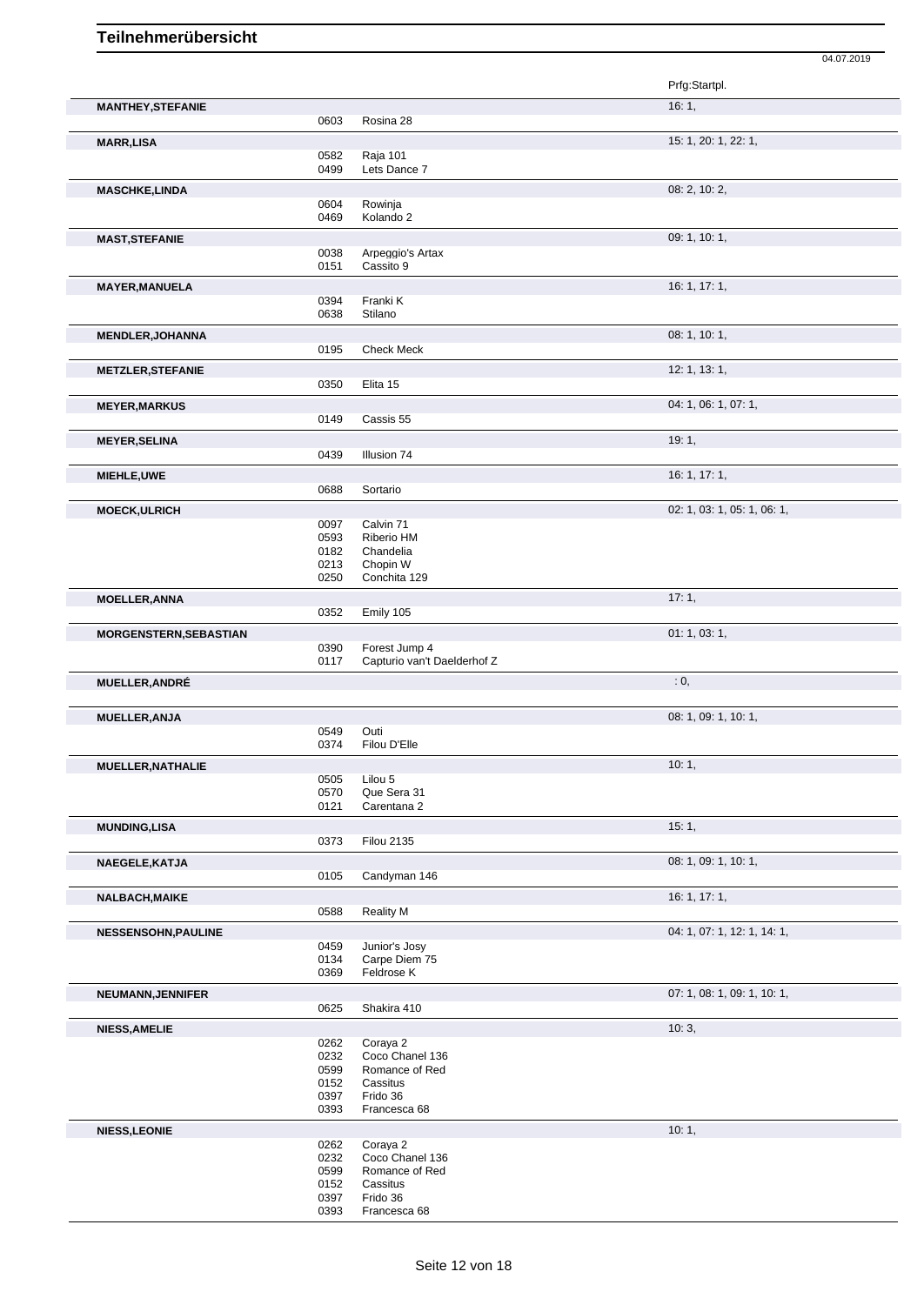| Prfg:Startpl. |  |
|---------------|--|
|---------------|--|

|                         |              |                                 | . <del>.</del>                     |
|-------------------------|--------------|---------------------------------|------------------------------------|
| <b>NIESS, SIMON</b>     |              |                                 | 06: 2, 07: 2, 14: 1,               |
|                         | 0262         | Coraya 2                        |                                    |
|                         | 0232         | Coco Chanel 136                 |                                    |
|                         | 0599         | Romance of Red                  |                                    |
|                         | 0152         | Cassitus                        |                                    |
|                         | 0397         | Frido 36                        |                                    |
|                         | 0393         | Francesca 68                    |                                    |
| <b>NISCH, SELINA</b>    |              |                                 | 23:1,                              |
|                         |              |                                 |                                    |
| NISCH, SUSANNE          |              |                                 | : 0,                               |
|                         | 0127         | Carless Nimrod                  |                                    |
| <b>OBERST, INDIA</b>    |              |                                 | 08: 1, 10: 1,                      |
|                         | 0663         | Virginia P                      |                                    |
| <b>ONG, KATRIN</b>      |              |                                 | 19:1,                              |
|                         | 0647         | Toscana 137                     |                                    |
| OTT, CARSTEN            |              |                                 | 14:1,                              |
|                         | 0142         | Casiance                        |                                    |
| OTT, ISABEL             |              |                                 | 14: 1, 16: 1, 17: 1, 18: 1, 21: 1, |
|                         | 0583         | Ramira 385                      |                                    |
|                         | 0137         | Casanova the golden boy         |                                    |
|                         | 0490         | Le Black Beauty                 |                                    |
| PACHNER, MARGIT         |              |                                 | 08: 1, 09: 1, 10: 1,               |
|                         | 0612         | Sammy Joe 69                    |                                    |
| <b>PAULUS, FABIAN</b>   | 0084         | Cadou 2                         | 02: 1, 03: 1,                      |
|                         |              |                                 |                                    |
| <b>PECHA, DOMINIK</b>   | 0702         | Pepermoon 2                     | 16: 1, 17: 1,                      |
|                         |              |                                 |                                    |
| PERKMANN, LEA           |              |                                 | 15: 1, 20: 1,                      |
|                         | 0482<br>0468 | Lancantho<br>Knockillaree Eabha |                                    |
|                         |              |                                 |                                    |
| PETRASCHKA, NADINE      |              |                                 | 20:1,                              |
|                         | 0470         | Kopernikus 19                   |                                    |
| PFISTER, NATHALIE       |              |                                 | 10: 1, 15: 1, 20: 1,               |
|                         | 0605         | Rubinio 62                      |                                    |
| PFNUER, NICO MAXIMILIAN |              |                                 | 04: 1, 12: 1,                      |
|                         | 0707         | Count Corrado                   |                                    |
|                         | 0706         | Chesnut 3                       |                                    |
| PFUND, MELANIE          | 0006         | Agathe K                        | 20:1,                              |
|                         |              |                                 | 01: 2, 02: 2,                      |
| PIETSCH, CELINA         | 0170         | Cepetto 6                       |                                    |
|                         | 0657         | Van Helsing 14                  |                                    |
| POPP, LOUISA            |              |                                 | 17: 1, 18: 1, 21: 1,               |
|                         | 0294         | Daiquiri 111                    |                                    |
|                         | 0026         | Annabelle 133                   |                                    |
| PREISS, ANTONIA         |              |                                 | 19: 1, 20: 1,                      |
|                         | 0157         | <b>Catching Flame</b>           |                                    |
| PROPPE, VIVIAN          |              |                                 | 23:1,                              |
|                         | 0692         | Champ of cassedy                |                                    |
| PRUEMMER, DELIA         |              |                                 | 08: 1, 09: 1, 10: 1,               |
|                         | 0197         | Chelsea ASM                     |                                    |
|                         | 0344         | Easy Fly 7                      |                                    |
| RACK, CLARISSA          |              |                                 | 23:1,                              |
|                         | 0683         | <b>NAPOLEON</b>                 |                                    |
| RAMMINGER, ANIKA        |              |                                 | 08: 1, 09: 1, 10: 1,               |
|                         | 0351         | Elomee                          |                                    |
|                         | 0320         | Diamina 3                       |                                    |
| RAMMINGER, DANIEL       |              |                                 | 04: 1, 06: 1, 07: 1,               |
|                         | 0113         | Cappucino 45                    |                                    |
| RAMMINGER, JANNIK       |              |                                 | 08: 2, 10: 2,                      |
|                         | 0139<br>0285 | Cascado 10                      |                                    |
|                         |              | Curby                           |                                    |
| RAMMINGER, LISA         | 0351         | Elomee                          | 08: 1, 09: 1, 10: 1,               |
|                         | 0058         | Batida la Rouge                 |                                    |
| RAMMINGER, MELISSA      |              |                                 | 06: 2, 08: 1,                      |
|                         | 0219         | Cinzano TR                      |                                    |
|                         | 0677         | Zanook                          |                                    |
|                         |              |                                 |                                    |

0268 Cornelius 48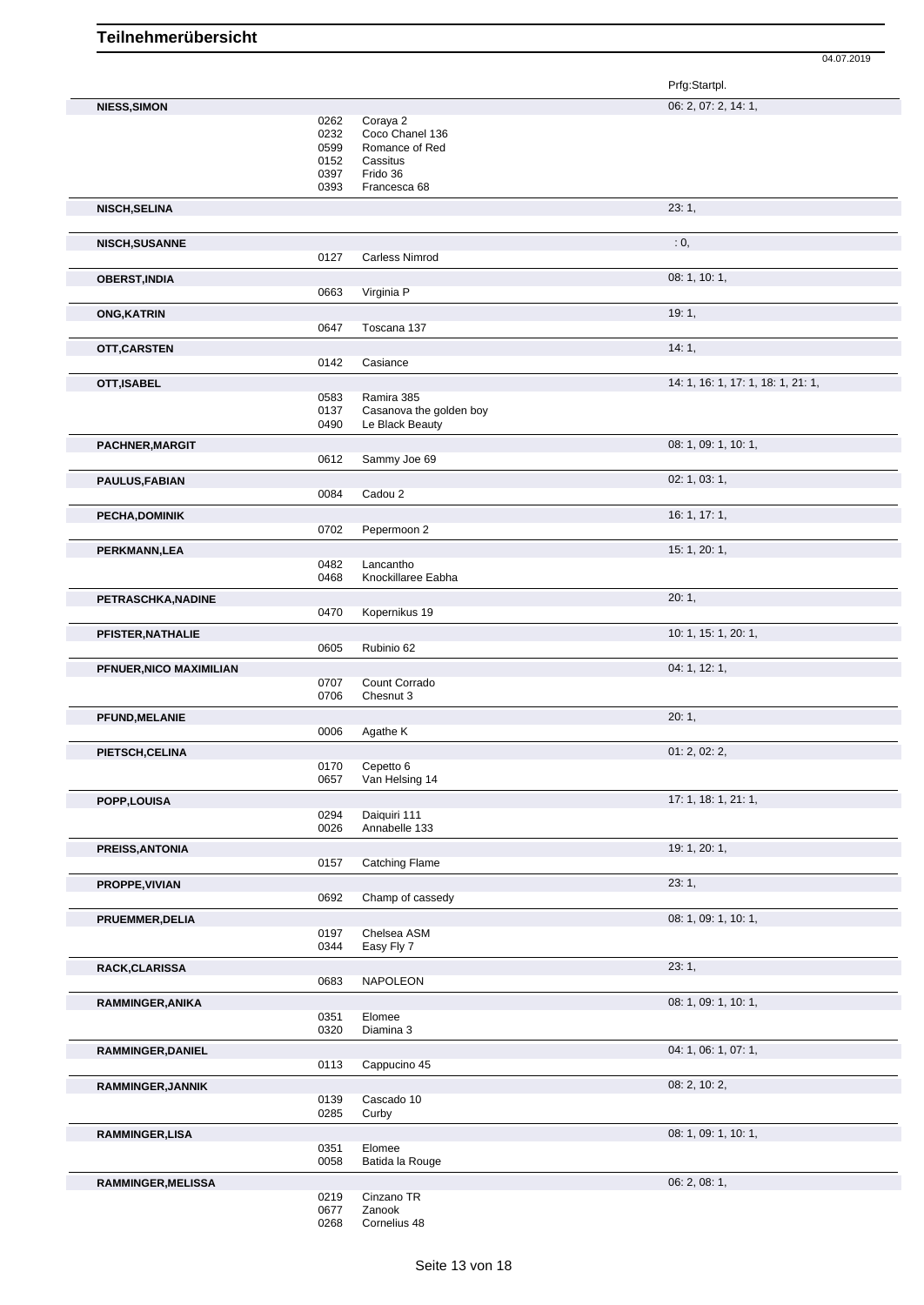|                          |      |                         | $\ldots$ g $\ldots$ $\ldots$       |
|--------------------------|------|-------------------------|------------------------------------|
|                          | 0611 | Sambucca 27             |                                    |
|                          | 0289 | Czera                   |                                    |
|                          | 0381 | Floppy Ear              |                                    |
|                          |      |                         |                                    |
| <b>RAMMINGER, TOBIAS</b> |      |                         | 03: 1, 04: 1, 05: 2, 06: 1, 14: 1, |
|                          | 0219 | Cinzano TR              |                                    |
|                          | 0268 | Cornelius 48            |                                    |
|                          | 0053 | Ballouh                 |                                    |
|                          | 0289 | Czera                   |                                    |
|                          | 0381 | Floppy Ear              |                                    |
|                          | 0318 | Di Contessa             |                                    |
|                          |      |                         |                                    |
| <b>REEB, SABRINA</b>     |      |                         | 07: 2, 09: 2, 12: 2,               |
|                          | 0104 | Candyman 142            |                                    |
|                          | 0119 | Caracas R               |                                    |
|                          |      |                         |                                    |
| REHBERGER-VOGT,LENA      |      |                         | 21:1,                              |
|                          | 0701 | Fred Feuerstein 52      |                                    |
|                          |      |                         | 21:1,                              |
| <b>REHM, CAROLIN</b>     |      |                         |                                    |
|                          | 0337 | Dr. Doolittle 51        |                                    |
| REICH, LARA              |      |                         | 22:1,                              |
|                          | 0703 | Ghandi 87               |                                    |
|                          |      |                         |                                    |
| <b>REITZ, ANTONIA</b>    |      |                         | 23:1,                              |
|                          | 0063 | Belvedere 43            |                                    |
|                          |      |                         |                                    |
| <b>REMSCH,LEONIE</b>     |      |                         | 15:1,                              |
|                          | 0200 | Cherry Blossom 4        |                                    |
| <b>RENNER, LAURIN</b>    |      |                         | 10: 1, 15: 1,                      |
|                          |      |                         |                                    |
|                          | 0677 | Zanook                  |                                    |
|                          | 0285 | Curby                   |                                    |
| RENZ, TINA-ELISABETH     |      |                         | 06: 2, 08: 2,                      |
|                          | 0055 | Bambina 45              |                                    |
|                          | 0307 | Daytona 44              |                                    |
|                          | 0202 | Chiara 295              |                                    |
|                          |      |                         |                                    |
| <b>RETTICH, ELMAR</b>    |      |                         | 16: 1, 17: 1,                      |
|                          | 0642 | Sungino 2               |                                    |
|                          | 0300 | Danger 64               |                                    |
|                          |      |                         |                                    |
| <b>RETTICH, JOHANNA</b>  |      |                         | 19: 1, 20: 1,                      |
|                          | 0642 | Sungino 2               |                                    |
|                          | 0300 | Danger 64               |                                    |
|                          |      |                         | 03: 1, 04: 1, 05: 1, 06: 1,        |
| RITTELMANN, CHRISTIAN    |      |                         |                                    |
|                          | 0357 | Espri 26                |                                    |
|                          | 0155 | Casula Dantifay         |                                    |
|                          | 0273 | Corona 112              |                                    |
| RITTELMANN, HANS-PETER   |      |                         | 07: 1, 08: 1, 09: 1, 14: 1,        |
|                          | 0357 | Espri 26                |                                    |
|                          | 0273 | Corona 112              |                                    |
|                          | 0655 | Valparice               |                                    |
|                          |      |                         |                                    |
| <b>RODI,LEA</b>          |      |                         | 13: 2, 14: 3,                      |
|                          | 0406 | Georgina 206            |                                    |
|                          | 0675 | Zalina 10               |                                    |
|                          | 0187 | Charlie Brown 133       |                                    |
|                          | 0572 | Queensland 32           |                                    |
|                          | 0690 | Cadoc 3                 |                                    |
|                          |      |                         |                                    |
| <b>ROEHM, KATRIN</b>     |      |                         | 08: 1, 10: 1,                      |
|                          | 0145 | Cassata 2               |                                    |
|                          |      |                         | 22:2,                              |
| ROEHRLE, LEONIE          |      |                         |                                    |
|                          | 0416 | Golden Dream 67         |                                    |
|                          | 0175 | Chacco de Luxe          |                                    |
| <b>ROESCH, BERND</b>     |      |                         | 05:1,                              |
|                          | 0244 | Comet 241               |                                    |
|                          | 0327 | Djego 58                |                                    |
|                          |      |                         |                                    |
| <b>ROESCH, MEIKE</b>     |      |                         | 05: 1, 13: 2,                      |
|                          | 0566 | Quadrophenia 4          |                                    |
|                          | 0094 | Calina 98               |                                    |
|                          | 0190 | Charly 1579             |                                    |
|                          | 0316 | Despo Noir              |                                    |
|                          | 0277 | Cortina 238             |                                    |
|                          |      |                         |                                    |
|                          | 0116 | Captain Buze Lightyear  |                                    |
|                          | 0036 | Aron 302                |                                    |
|                          | 0535 | Nabucco 121             |                                    |
| <b>ROHR, MAIKE</b>       |      |                         | 19: 1, 20: 1,                      |
|                          |      |                         |                                    |
|                          | 0314 | Desperado Boy           |                                    |
| <b>ROMINGER, HEIKE</b>   |      |                         | 06: 1, 09: 1, 11: 1, 12: 1, 14: 1, |
|                          | 0543 | Nion van het Scheldehof |                                    |
|                          | 0440 | Iloma's Surprize        |                                    |
|                          |      |                         |                                    |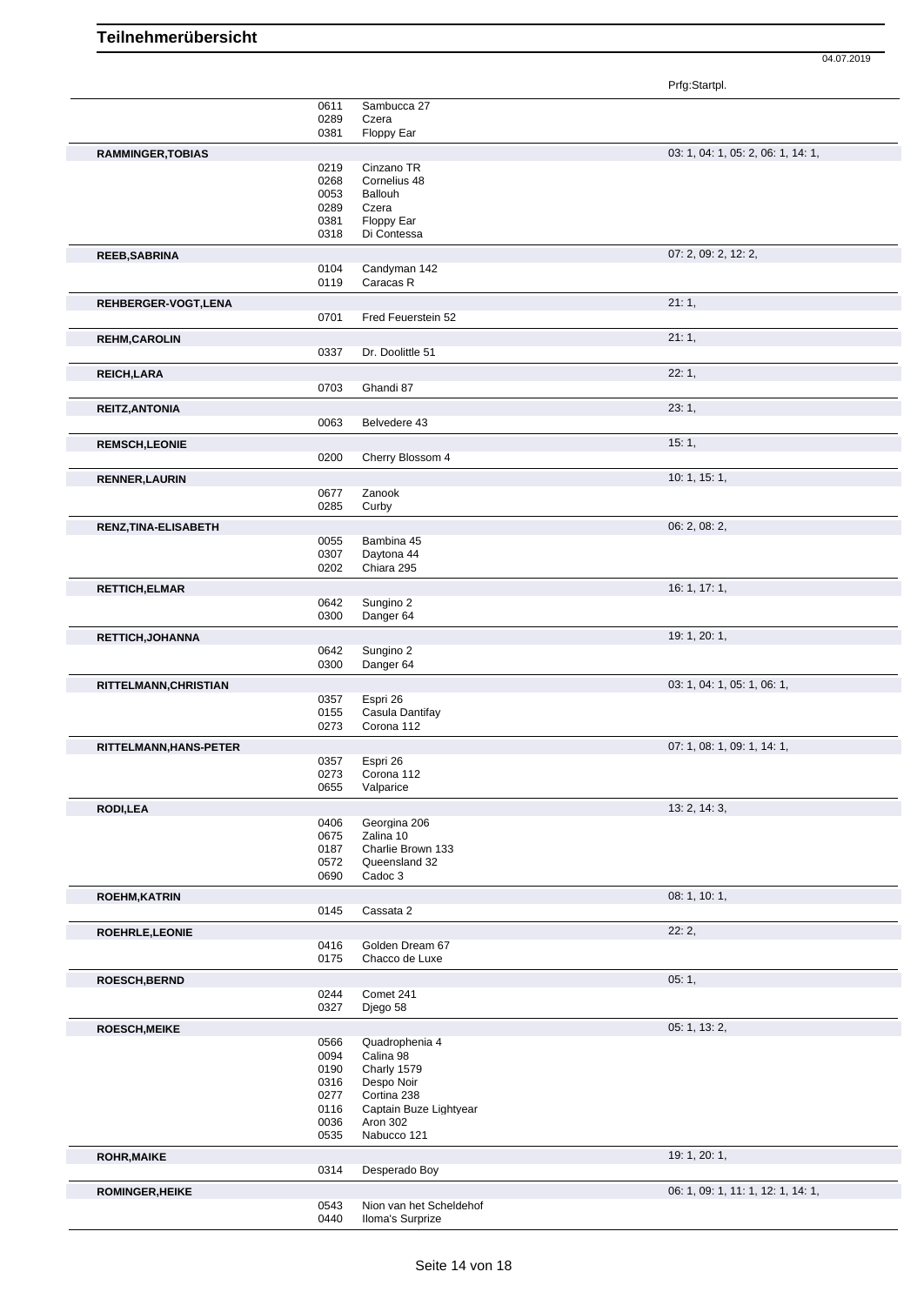|                              |              |                               | Prfg:Startpl.               |
|------------------------------|--------------|-------------------------------|-----------------------------|
| <b>ROTH, ANKE</b>            |              |                               | 19:1,                       |
|                              | 0627         | She's a Diamond Dancer        |                             |
| <b>ROTH, CHRISTIAN</b>       |              |                               | 01: 1, 04: 2, 07: 1,        |
|                              | 0488         | Layla 50                      |                             |
|                              | 0150         | Cassitano 3                   |                             |
|                              | 0234         | Colandino                     |                             |
| RUDOLPH, MARKUS              |              |                               | 01:2,                       |
|                              | 0624<br>0276 | Shakira 379<br>Cortina 224    |                             |
|                              | 0420         | Granada 316                   |                             |
|                              |              |                               | 20:1,                       |
| <b>SAILER, INGE</b>          | 0637         | Starlight's Winnika           |                             |
|                              |              |                               |                             |
| SAILER, KATJA                | 0534         | Nabab PS                      | 10: 1, 12: 1, 13: 1,        |
|                              |              |                               |                             |
| <b>SALZMANN, ANKE</b>        | 0411         | Gismo 651                     | 06:1,                       |
|                              |              |                               |                             |
| <b>SCALIA, CHRISTOPH</b>     |              |                               | 01: 1, 04: 1, 11: 2, 12: 2, |
|                              | 0282<br>0230 | Covergirl 13<br>Clover Leaf 3 |                             |
|                              | 0125         | Carla 231                     |                             |
|                              | 0426         | Habemus d'Hyrencourt          |                             |
| <b>SCHAAL, MARION</b>        |              |                               | 17:1,                       |
|                              | 0601         | Rosa M                        |                             |
| <b>SCHAEFER, ROBIN</b>       |              |                               | 06: 1, 07: 1, 10: 1,        |
|                              | 0673         | Wyoming Lady                  |                             |
| <b>SCHAENZLE, KIRA</b>       |              |                               | 10: 1, 15: 1, 22: 1,        |
|                              | 0565         | Prinz Poldi 22                |                             |
| <b>SCHAUDE,LISA</b>          |              |                               | 15:1,                       |
|                              | 0538         | Nardino 4                     |                             |
| <b>SCHEMPP, JULIA</b>        |              |                               | 07: 1, 09: 1,               |
|                              | 0591         | Riana 40                      |                             |
| <b>SCHENDEL, PATRIZIA</b>    |              |                               | 10:1,                       |
|                              | 0661         | Vincent 135                   |                             |
| <b>SCHERB, TANJA</b>         |              |                               | 20:1,                       |
|                              | 0370         | Festival 51                   |                             |
| <b>SCHERER, SABINE</b>       |              |                               | 19: 1, 20: 1,               |
|                              | 0159         | Catoo Royal                   |                             |
| <b>SCHIENER, AMELIE</b>      |              |                               | 15: 1, 22: 1,               |
|                              | 0274         | Coronto                       |                             |
|                              | 0447         | Isabell 231                   |                             |
|                              | 0333         | Donatella SCH                 |                             |
|                              | 0255<br>0286 | Contessa SCH<br>Curley Sue 12 |                             |
|                              |              |                               |                             |
| <b>SCHILLING, DANIELA</b>    | 0553         | Penderyn                      | 09:1,                       |
|                              |              |                               |                             |
| <b>SCHILLING,IDA</b>         | 0686         | Beyla N                       | 15: 1, 20: 2, 22: 2,        |
|                              | 0687         | Lancelot 248                  |                             |
|                              |              |                               | 22:2,                       |
| <b>SCHLAICH, SINA</b>        | 0301         | Daquiro                       |                             |
|                              | 0669         | Wena 5                        |                             |
|                              |              |                               | 10:1, 20:1,                 |
| <b>SCHLICHTIG, EVA-MARIA</b> | 0600         | Romy Royale                   |                             |
|                              | 0329         | <b>Doctors Darling</b>        |                             |
| <b>SCHLICHTIG, REGINA</b>    |              |                               | 19: 1, 20: 1,               |
|                              | 0600         | Romy Royale                   |                             |
|                              | 0329         | <b>Doctors Darling</b>        |                             |
| <b>SCHLITZ, VOLKER</b>       |              |                               | 08: 1, 10: 1,               |
|                              | 0179         | Chacoon 2<br>Viento 41        |                             |
|                              | 0660         |                               |                             |
| <b>SCHLIWA, ANKE</b>         |              |                               | 21:1,                       |
|                              | 0306         | Davide 8                      |                             |
| <b>SCHMAUS, PHILIPP</b>      |              |                               | 05: 1, 06: 1, 07: 1,        |
|                              | 0148         | Cassina 55                    |                             |
| <b>SCHMID, JULIA</b>         |              |                               | 05: 1, 21: 2,               |
|                              | 0667         | Watson 178                    |                             |
|                              | 0364<br>0153 | Farah L<br>Castana 13         |                             |
|                              | 0448         | <b>Ister Lilly</b>            |                             |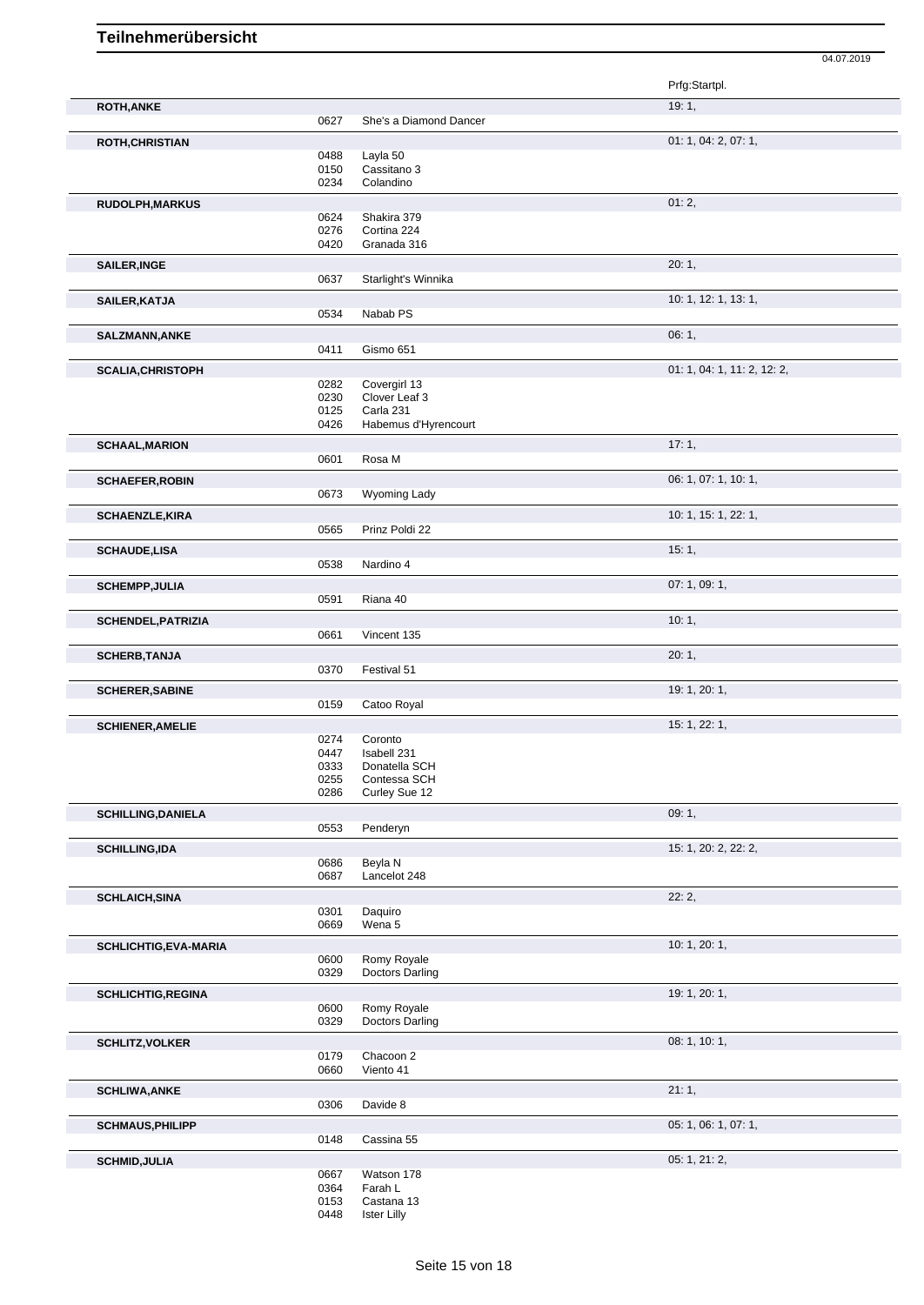Prfg:Startpl.

|                                               | 0528<br>0476<br>0644<br>0446<br>0444<br>0194<br>0019 | Milky Way 99<br>La Maybelle<br>Thibault<br>Isa 66<br>Iridium<br><b>Chatsworth Chestnut</b><br>Amadei          |                                    |
|-----------------------------------------------|------------------------------------------------------|---------------------------------------------------------------------------------------------------------------|------------------------------------|
| <b>SCHMID, JULIANE</b>                        | 0143                                                 | Casino Royal 21                                                                                               | 08:1,                              |
| <b>SCHMID, MARIA</b>                          | 0336<br>0478                                         | Doubtless Junior<br>Lady Lullaby                                                                              | 19: 1, 20: 1,                      |
| <b>SCHMIDT, ANNA LENA</b>                     | 0097<br>0593<br>0182<br>0213<br>0250                 | Calvin 71<br>Riberio HM<br>Chandelia<br>Chopin W<br>Conchita 129                                              | 05: 1, 06: 1, 08: 2, 09: 2,        |
| <b>SCHMIDT, JULE</b>                          | 0097<br>0593<br>0182<br>0213<br>0250                 | Calvin 71<br>Riberio HM<br>Chandelia<br>Chopin W<br>Conchita 129                                              | 05: 1, 06: 1, 08: 1, 09: 1,        |
| <b>SCHMIDT, SUSANNE</b>                       | 0224                                                 | Cleo 152                                                                                                      | 01: 1, 02: 1, 03: 1,               |
| <b>SCHMIDT, TIM HENDRIK</b>                   | 0247                                                 | Con Chato                                                                                                     | 04: 1, 05: 1, 06: 1,               |
| <b>SCHNIERLE, VERENA</b>                      | 0392                                                 | Francesca 57                                                                                                  | 16:1,                              |
| <b>SCHNUERLE,FELINE</b>                       | 0705                                                 | Con Cita                                                                                                      | 08: 1, 09: 1,                      |
| SCHOENWEILER, FRANZISKA                       | 0654<br>0188                                         | Uri 19<br>Charlie Harper 2                                                                                    | 01: 1, 02: 1, 14: 1,               |
| <b>SCHOEPF, MAXIMILIAN</b>                    | 0146                                                 | Cassato S                                                                                                     | 03: 1, 04: 1, 05: 1, 06: 1, 07: 1, |
| <b>SCHOLZ, CAROLIN</b>                        | 0185                                                 | Charlett 14                                                                                                   | 22:1,                              |
| <b>SCHOLZ, LEA</b>                            | 0666                                                 | Wannabe 9                                                                                                     | 22:1,                              |
| <b>SCHUBERT, JULIA</b><br>SCHWAMBERG, CHANTAL | 0162                                                 | Caybe Ci                                                                                                      | 07:1,<br>05: 1, 13: 1, 14: 1,      |
|                                               | 0402<br>0662                                         | Fürst Hartmut<br>Vincento 12                                                                                  |                                    |
| <b>SCHWEIZER, CARLA</b>                       | 0636<br>0430<br>0237<br>0042<br>0507<br>0085<br>0438 | Starfighter 22<br>Herzbeben 5<br>Colestra II<br>Atlantis 191<br>Lindos van't Oudbos<br>Caesar 395<br>Icarus Z | 02: 2, 04: 2, 05: 1, 07: 1, 11: 1, |
| SCHWEIZER, KATJA                              | 0424                                                 | Guini                                                                                                         | 20:1,                              |
| <b>SCHWELLINGER, ELENA</b>                    | 0568                                                 | Quarktörtchen                                                                                                 | 04:1,                              |
| SEIFRIED, INA                                 | 0484<br>0365                                         | Landprinzessin S<br>Farciarz                                                                                  | 08: 1, 10: 1, 13: 1, 14: 1,        |
| SEIFRIED, JULIA                               | 0051                                                 | Bachmat                                                                                                       | 05: 1, 06: 1,                      |
| SOMMER, VERENA                                | 0281                                                 | Count Jackob                                                                                                  | 07: 1, 08: 1, 09: 1,               |
| SONTHEIM, HOLGER                              | 0220<br>0236                                         | Circe 22<br>Colestine                                                                                         | 07: 1, 09: 2, 12: 1,               |
| SPRAUL, KLARA                                 | 0258                                                 | Cool Man 40                                                                                                   | 08: 1, 10: 1,                      |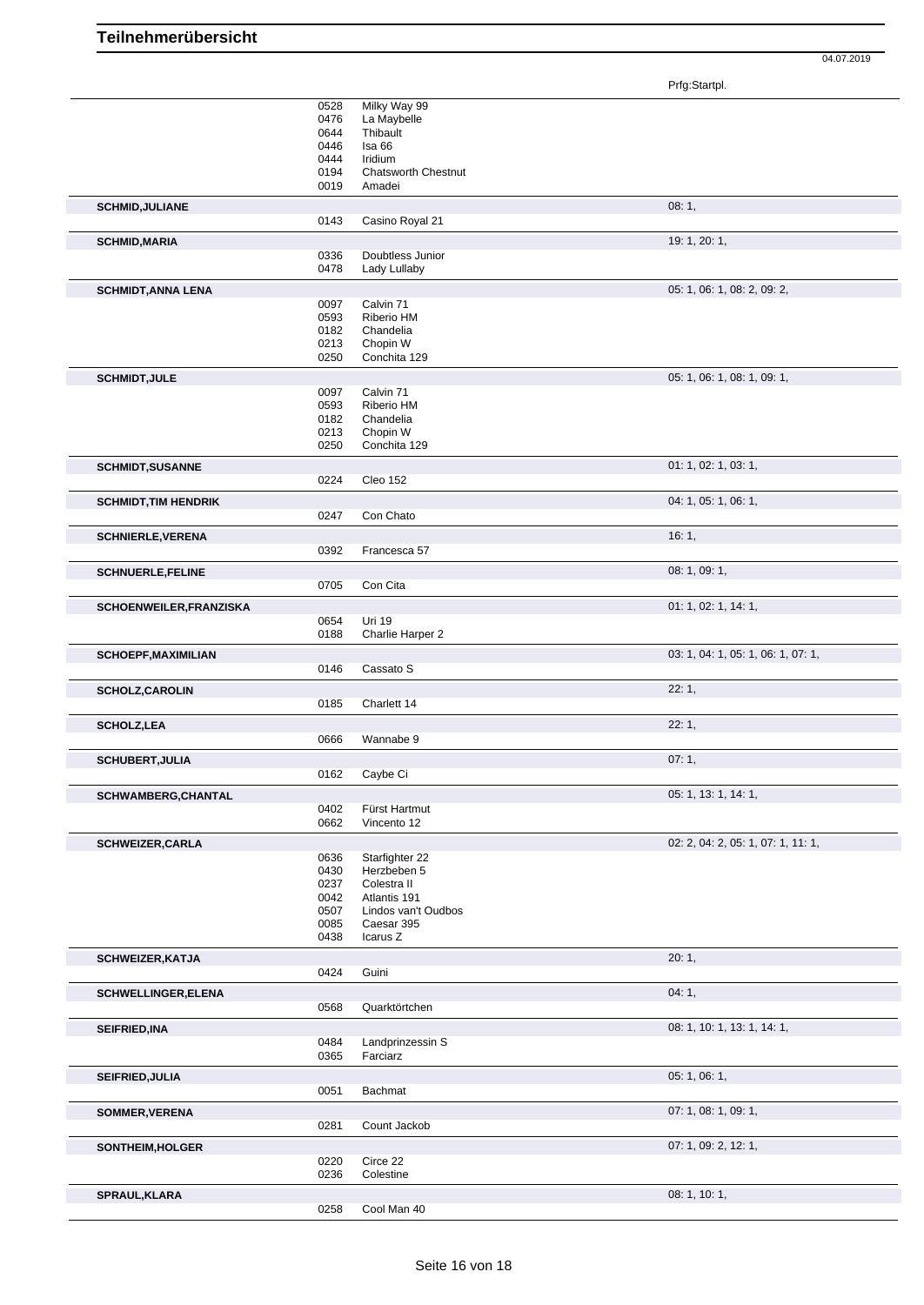|                             |              |                          | Prfg:Startpl.                             |
|-----------------------------|--------------|--------------------------|-------------------------------------------|
| STEINHAUSER, NATALIE        |              |                          | 03: 1, 05: 1, 11: 1, 14: 2,               |
|                             | 0089         | Calando 73               |                                           |
|                             | 0183         | Chanel S <sub>5</sub>    |                                           |
|                             | 0235         | Colandro SW              |                                           |
|                             | 0455         | Jipke-Utopia             |                                           |
|                             | 0534         | Nabab PS                 |                                           |
| <b>STERK, NICO</b>          | 0088         | Calanda 55               | 08: 1, 10: 1, 12: 1,                      |
|                             |              |                          | 10: 1, 19: 1,                             |
| STEYMANN, CAROLINA          | 0466         | King's Lynn 2            |                                           |
| <b>STOEHR, MANUEL</b>       |              |                          | 03: 1, 04: 1, 06: 1, 07: 1, 09: 1, 10: 1, |
|                             | 0265         | Corlando Taya            |                                           |
|                             | 0396         | Free Cuba                |                                           |
| <b>STROBEL, ANDREA</b>      |              |                          | 16: 1, 17: 1,                             |
|                             | 0513         | Lord Anton 2             |                                           |
| <b>STUHLINGER, STEFANIE</b> |              |                          | 10:1,                                     |
|                             | 0053         | Ballouh                  |                                           |
| <b>THOMSEN, JANINA</b>      |              |                          | 02: 1, 03: 1, 04: 1, 05: 1, 06: 1, 12: 1, |
|                             |              |                          | 13:1,                                     |
|                             | 0242<br>0500 | Colonia 19<br>Lewin 8    |                                           |
|                             | 0520         | Lovestory GA             |                                           |
|                             |              |                          | 20:1,                                     |
| <b>THORMEIER, NINA</b>      | 0493         | Leander 269              |                                           |
|                             |              |                          |                                           |
| <b>VENNEMANN, NADINE</b>    | 0047         | Avellino 64              | 17:1,                                     |
|                             |              |                          |                                           |
| <b>VENTOUR DR., TOBIAS</b>  | 0221         | Clarco S                 | 10:1,                                     |
|                             |              |                          |                                           |
| <b>VOEHRINGER, MADELINE</b> | 0057         | Barolo 50                | 16: 1, 17: 1, 18: 2,                      |
|                             | 0379         | Flatley 5                |                                           |
| <b>VOELK, GUIDO</b>         |              |                          | 04: 1, 07: 1,                             |
|                             | 0223         | Clennox                  |                                           |
|                             |              |                          | 08: 1, 10: 1,                             |
| <b>VOLEK-VOGT, KIARA</b>    | 0190         | Charly 1579              |                                           |
| <b>WAGNER, STEFAN</b>       |              |                          | 17:1, 18:1,                               |
|                             | 0362         | Fandango 255             |                                           |
| WAIBEL, JOANA               |              |                          | 03: 2, 06: 2, 11: 1, 12: 1, 13: 1, 14: 2, |
|                             | 0122         | Caretani 3               |                                           |
|                             | 0118         | Cara Mia 153             |                                           |
|                             | 0095         | Call me crazy 4          |                                           |
|                             | 0245         | Comme au ciel            |                                           |
|                             | 0167         | Cembassy                 |                                           |
|                             | 0422<br>0178 | Grey's Goofy<br>Chackala |                                           |
|                             | 0487         | Lavita 42                |                                           |
| <b>WAIBEL, NINA</b>         |              |                          | 20:1,                                     |
|                             | 0516         | Lorentina 7              |                                           |
| <b>WALK, FRANZISKA</b>      |              |                          | 21:1,                                     |
|                             | 0640         | Suavi                    |                                           |
| <b>WALKER, ISABELLE</b>     |              |                          | 17:1,                                     |
|                             | 0494         | Leandro 125              |                                           |
|                             | 0403         | Fürstin Felina           |                                           |
| <b>WALL, OLIVER</b>         |              |                          | 09: 1, 10: 1, 12: 1,                      |
|                             | 0108         | Cantoo Quip              |                                           |
| <b>WALTER, ELIAS</b>        |              |                          | 10: 1, 15: 1,                             |
|                             | 0022         | Amie 19                  |                                           |
| <b>WALTER, SABRINA</b>      |              |                          | 21:1,                                     |
|                             | 0079         | Brisbane's Bodyguard     |                                           |
| <b>WEBER, JENNIFER</b>      |              |                          | 16: 1, 17: 1,                             |
|                             | 0372         | Fidermädchen             |                                           |
| <b>WEBER, MONIKA</b>        |              |                          | 06: 1, 07: 1, 12: 1, 13: 1,               |
|                             | 0263         | Corazon de Leon 2        |                                           |
| <b>WEISSER, MONIKA</b>      |              |                          | 07: 1, 09: 1,                             |
|                             | 0607         | S-Mexx                   |                                           |
| <b>WEISZ, BALAZS</b>        |              |                          | 08: 1, 10: 1,                             |
|                             | 0361         | Falko 475                |                                           |
| <b>WERZ, SOPHIE</b>         |              |                          | 12:1,                                     |
|                             | 0035         | Armando Salazar          |                                           |
|                             |              |                          |                                           |